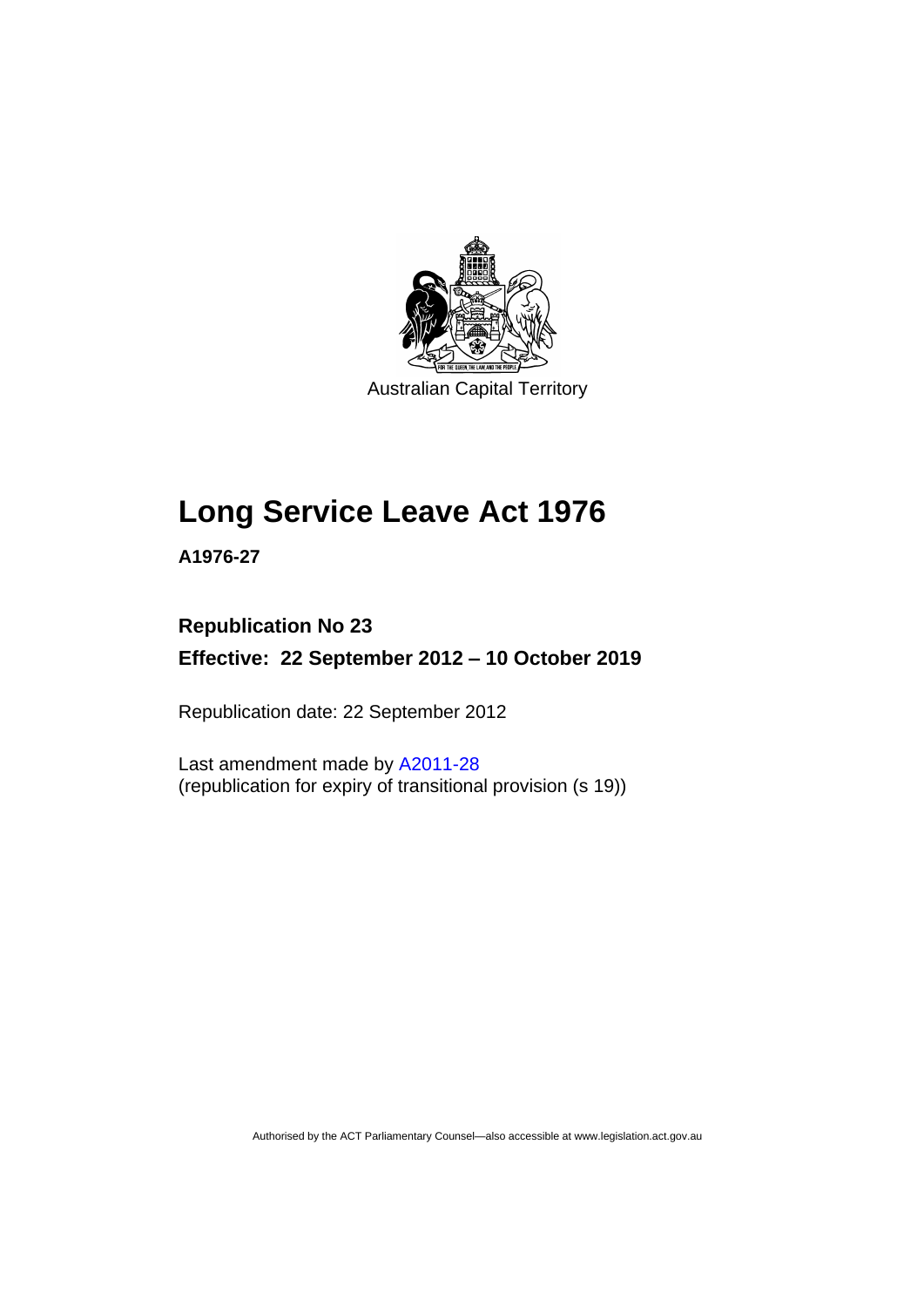# **About this republication**

#### **The republished law**

This is a republication of the *Long Service Leave Act 1976* (including any amendment made under the *[Legislation Act 2001](http://www.legislation.act.gov.au/a/2001-14)*, part 11.3 (Editorial changes)) as in force on 22 September 2012*.* It also includes any commencement, amendment, repeal or expiry affecting this republished law to 22 September 2012.

The legislation history and amendment history of the republished law are set out in endnotes 3 and 4.

#### **Kinds of republications**

The Parliamentary Counsel's Office prepares 2 kinds of republications of ACT laws (see the ACT legislation register at [www.legislation.act.gov.au\)](http://www.legislation.act.gov.au/):

- authorised republications to which the *[Legislation Act 2001](http://www.legislation.act.gov.au/a/2001-14)* applies
- unauthorised republications.

The status of this republication appears on the bottom of each page.

#### **Editorial changes**

The *[Legislation Act 2001](http://www.legislation.act.gov.au/a/2001-14)*, part 11.3 authorises the Parliamentary Counsel to make editorial amendments and other changes of a formal nature when preparing a law for republication. Editorial changes do not change the effect of the law, but have effect as if they had been made by an Act commencing on the republication date (see *[Legislation Act 2001](http://www.legislation.act.gov.au/a/2001-14)*, s 115 and s 117). The changes are made if the Parliamentary Counsel considers they are desirable to bring the law into line, or more closely into line, with current legislative drafting practice.

This republication does not include amendments made under part 11.3 (see endnote 1).

#### **Uncommenced provisions and amendments**

If a provision of the republished law has not commenced, the symbol  $\mathbf{U}$  appears immediately before the provision heading. Any uncommenced amendments that affect this republished law are accessible on the ACT legislation register [\(www.legislation.act.gov.au\)](http://www.legislation.act.gov.au/). For more information, see the home page for this law on the register.

#### **Modifications**

If a provision of the republished law is affected by a current modification, the symbol  $\mathbf{M}$  appears immediately before the provision heading. The text of the modifying provision appears in the endnotes. For the legal status of modifications, see the *[Legislation Act](http://www.legislation.act.gov.au/a/2001-14)  [2001](http://www.legislation.act.gov.au/a/2001-14)*, section 95.

#### **Penalties**

At the republication date, the value of a penalty unit for an offence against this law is \$110 for an individual and \$550 for a corporation (see *[Legislation Act 2001](http://www.legislation.act.gov.au/a/2001-14)*, s 133).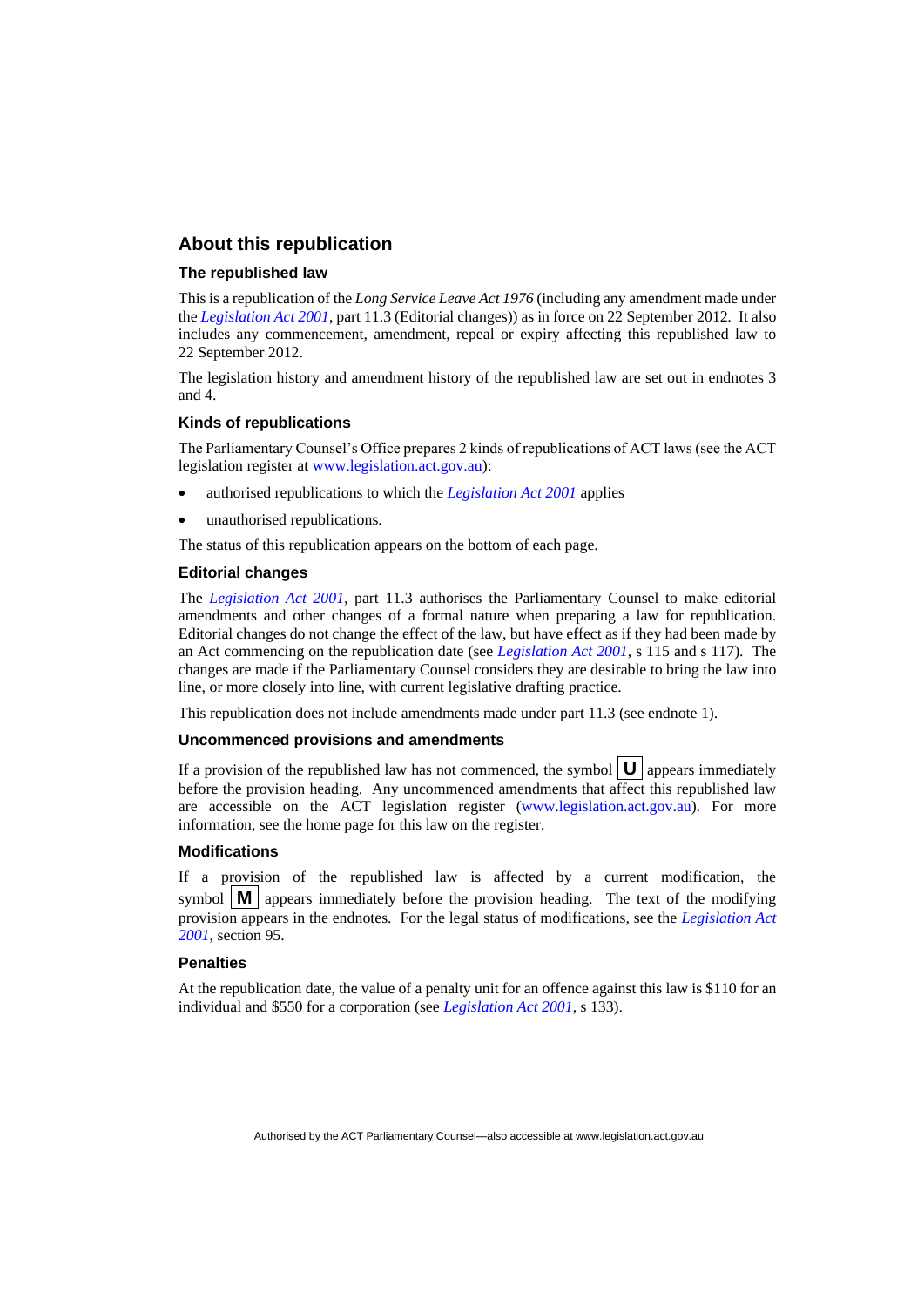

# **Long Service Leave Act 1976**

# **Contents**

|                 |                                                            | Page       |
|-----------------|------------------------------------------------------------|------------|
| Part 1          | <b>Preliminary</b>                                         |            |
| 1               | Name of Act                                                | 2          |
| 2               | Dictionary                                                 | 2          |
| 2A              | <b>Notes</b>                                               | 2          |
| 2B              | Offences against Act—application of Criminal Code etc      | 3          |
| Part 2          | <b>Important concepts</b>                                  |            |
| 2C              | Commission recipients may be employees                     | 4          |
| 2D              | Benefits under this Act and LSL (BCI) Act                  | 4          |
| 2E              | Benefits under this Act and LSL (CCI) Act                  | 4          |
| 2EA             | Benefits under this Act and LSL (PS) Act                   | 5          |
| 2F              | Working out remuneration-employee also receives commission | 5          |
| 2G              | Periods of service                                         | 6          |
| 3               | Entitlement to long service leave                          | 8          |
| 4               | Amount of long service leave                               | 8          |
| R <sub>23</sub> | Long Service Leave Act 1976                                | contents 1 |
| 22/09/12        | Fffective: 22/09/12-10/10/19                               |            |

Authorised by the ACT Parliamentary Counsel—also accessible at www.legislation.act.gov.au

Effective: 22/09/12-10/10/19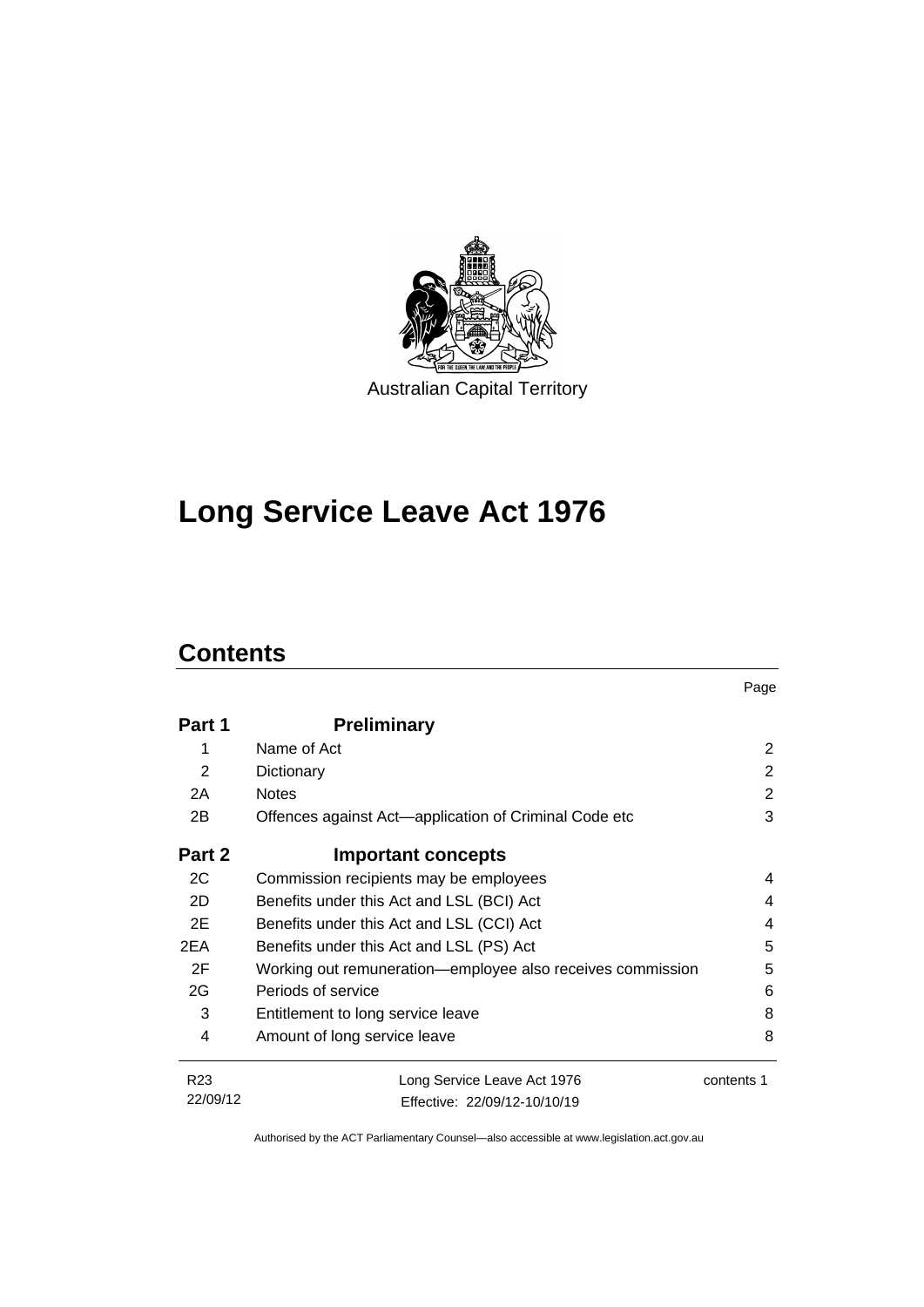#### **Contents**

| 6                 | Grant of leave                                              | Page<br>8                   |
|-------------------|-------------------------------------------------------------|-----------------------------|
| 7                 | Payment for leave                                           | 9                           |
| 8                 | Manner of payment for leave                                 | 10                          |
| 9                 | Public holidays not to count as leave                       | 11                          |
| 10                | Service not affected by transmission of business            | 11                          |
| 10A               | Continuity of service in certain cases                      | 12                          |
| 11                | Service with associated companies                           | 12                          |
| <b>11A</b>        | Pay in lieu of long service leave                           | 13                          |
| 11 <sub>C</sub>   | Pro rata long service leave entitlement                     | 13                          |
| 11D               | Calculation of ordinary remuneration                        | 14                          |
| 12                | Long service leave records                                  | 15                          |
| Part 3            | <b>Administration and enforcement</b>                       |                             |
| 13                | Registrar of long service leave                             | 17                          |
| 13A               | Appointment of authorised officers                          | 17                          |
| 13B               | Identity cards                                              | 17                          |
| 13C               | Powers of entry of authorised officers                      | 18                          |
| 13D               | Complaints                                                  | 19                          |
| 13E               | Notice to comply with Act                                   | 20                          |
| 13F               | Internal review by registrar                                | 20                          |
| 13G               | Review by ACAT                                              | 21                          |
| 13J               | Liability                                                   | 21                          |
| 13K               | Delegation by registrar                                     | 21                          |
| Part 4            | <b>Miscellaneous</b>                                        |                             |
| 14                | No contracting out                                          | 22                          |
| 17                | Approved forms                                              | 22                          |
| 18                | Regulation-making power                                     | 22                          |
| <b>Dictionary</b> | 23                                                          |                             |
| <b>Endnotes</b>   |                                                             |                             |
| 1                 | About the endnotes                                          | 26                          |
| 2                 | Abbreviation key                                            | 26                          |
| contents 2        | Long Service Leave Act 1976<br>Effective: 22/09/12-10/10/19 | R <sub>23</sub><br>22/09/12 |
|                   |                                                             |                             |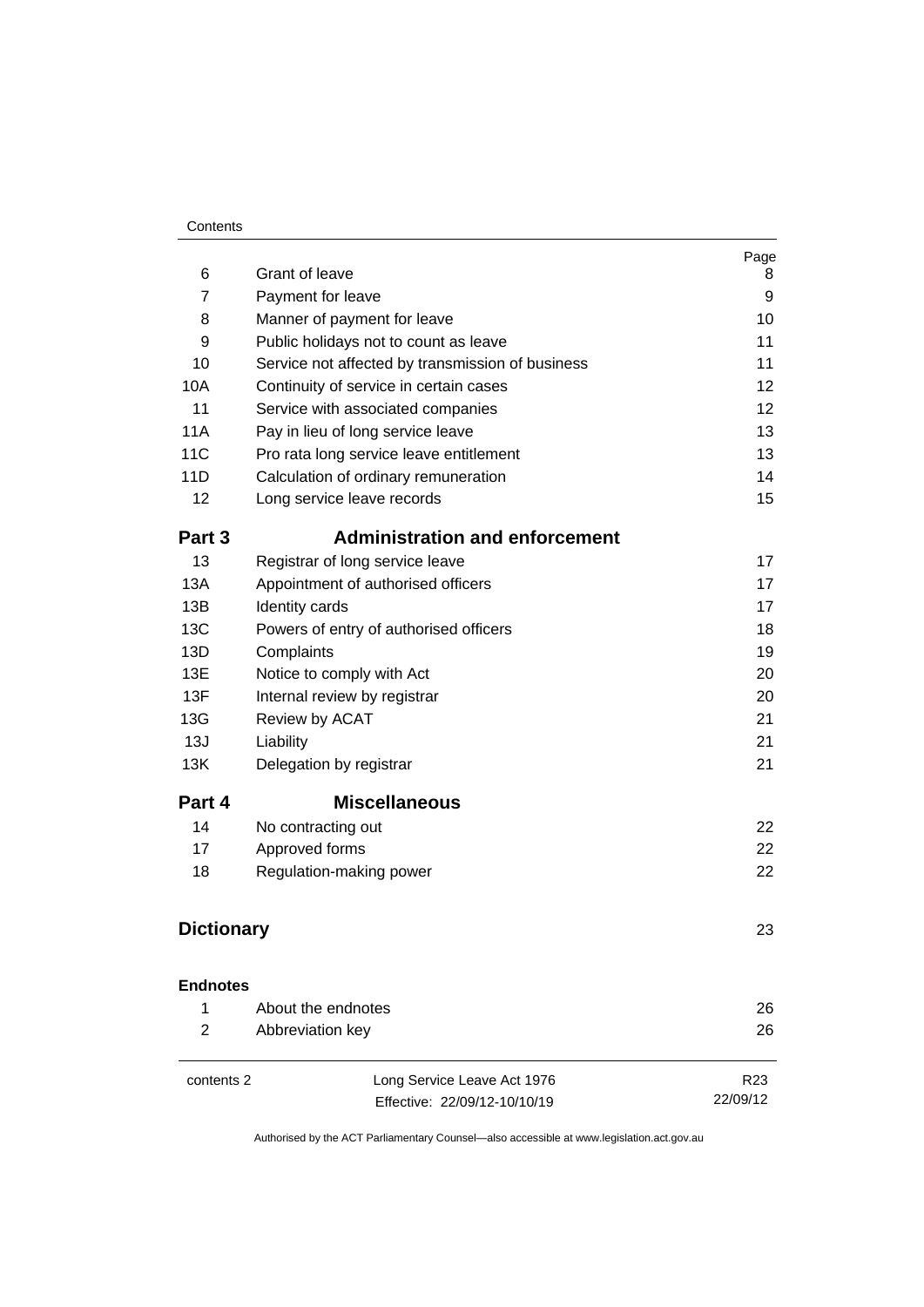|   |                        | Contents |
|---|------------------------|----------|
|   |                        | Page     |
| 3 | Legislation history    | 27       |
| Δ | Amendment history      | 31       |
| 5 | Earlier republications | 36       |

R23 22/09/12 Long Service Leave Act 1976 Effective: 22/09/12-10/10/19 contents 3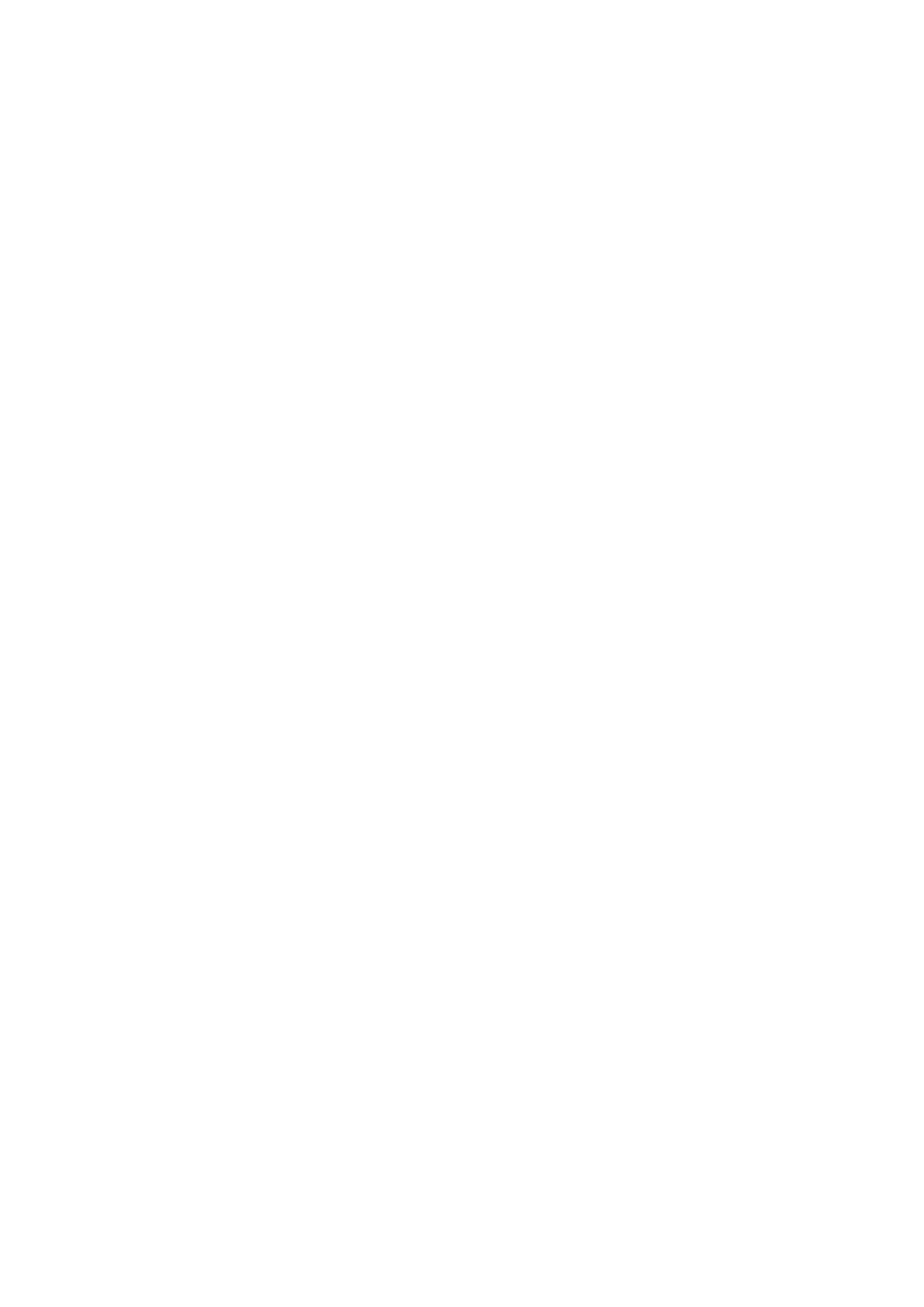

# **Long Service Leave Act 1976**

An Act relating to long service leave

R23 22/09/12

I

Long Service Leave Act 1976 Effective: 22/09/12-10/10/19

page 1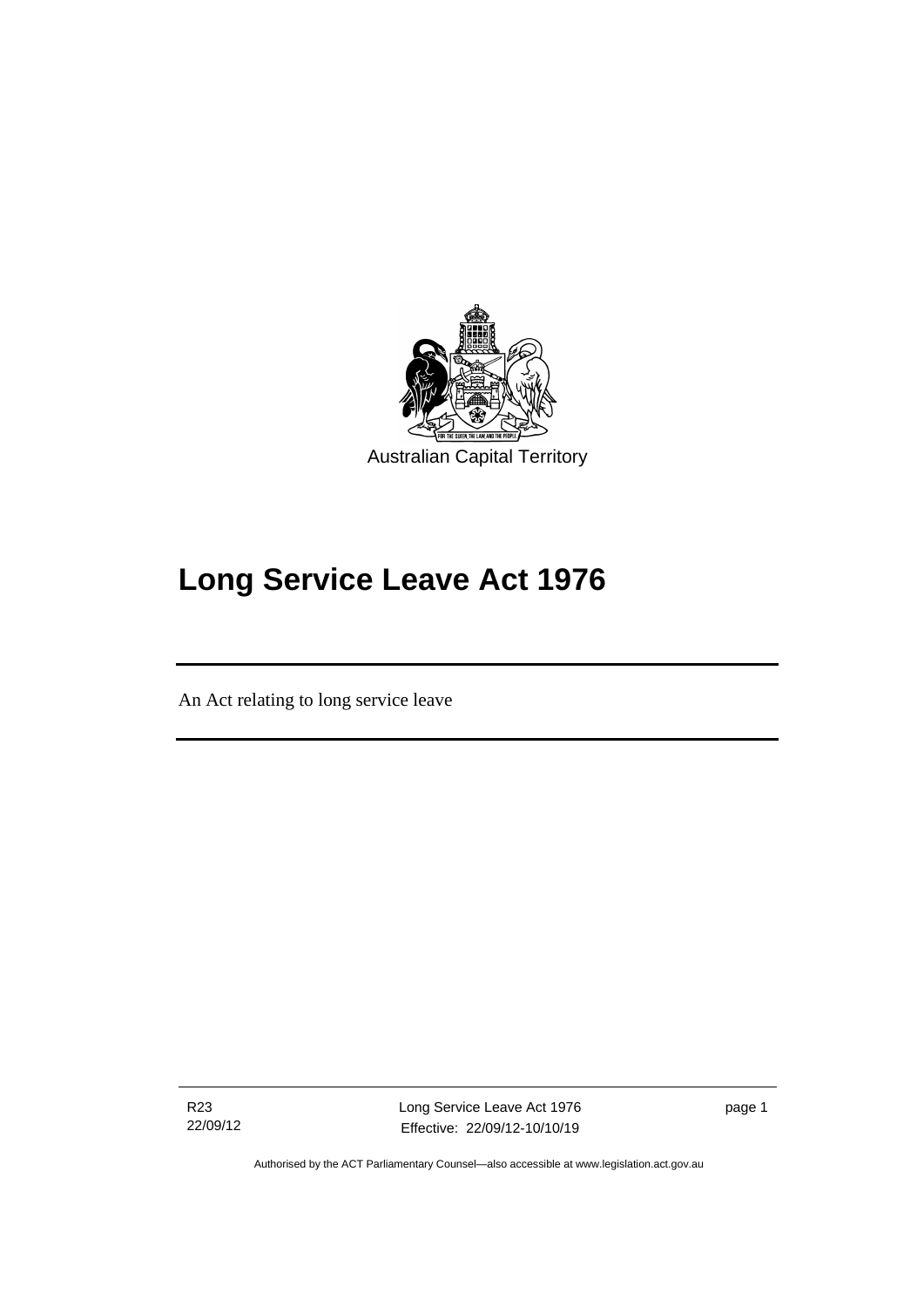#### **Part 1** Preliminary

Section 1

# <span id="page-7-0"></span>**Part 1 Preliminary**

# <span id="page-7-1"></span>**1 Name of Act**

This Act is the *Long Service Leave Act 1976*.

# <span id="page-7-2"></span>**2 Dictionary**

The dictionary at the end of this Act is part of this Act.

*Note 1* The dictionary at the end of this Act defines certain terms used in this Act, and includes references (*signpost definitions*) to other terms defined elsewhere in this Act.

> For example, the signpost definition '*period of service*—see section 2G.' means that the term 'period of service' is defined in that section.

*Note 2* A definition in the dictionary (including a signpost definition) applies to the entire Act unless the definition, or another provision of the Act, provides otherwise or the contrary intention otherwise appears (see [Legislation Act,](http://www.legislation.act.gov.au/a/2001-14) s 155 and s 156 (1)).

# <span id="page-7-3"></span>**2A Notes**

A note included in this Act is explanatory and is not part of this Act.

*Note* See the [Legislation Act,](http://www.legislation.act.gov.au/a/2001-14) s 127 (1), (4) and (5) for the legal status of notes.

Authorised by the ACT Parliamentary Counsel—also accessible at www.legislation.act.gov.au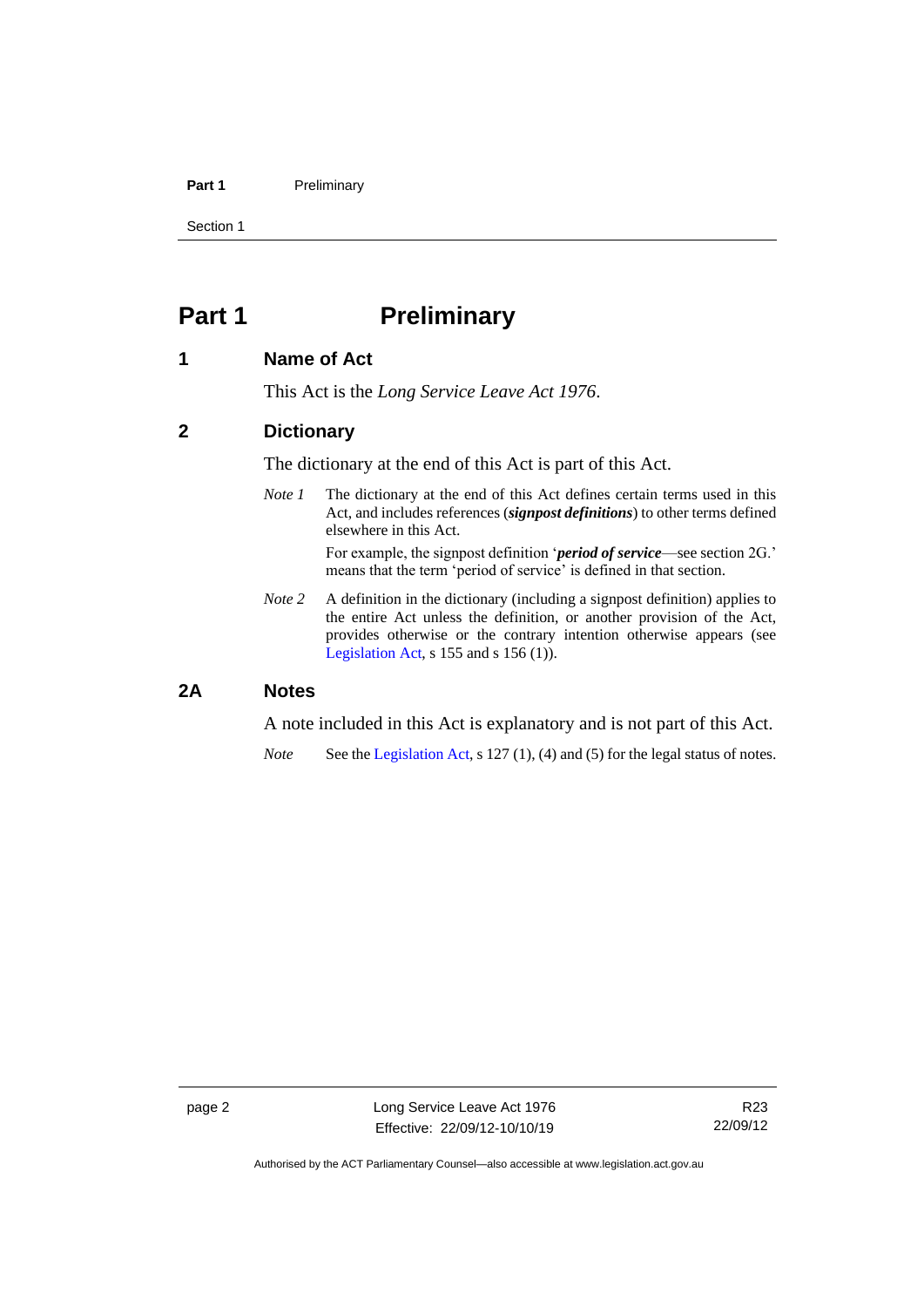# <span id="page-8-0"></span>**2B Offences against Act—application of Criminal Code etc**

Other legislation applies in relation to offences against this Act.

- *Note 1 Criminal Code* The [Criminal Code,](http://www.legislation.act.gov.au/a/2002-51) ch 2 applies to all offences against this Act (see Code, pt 2.1). The chapter sets out the general principles of criminal responsibility (including burdens of proof and general defences), and defines terms used for offences to which the Code applies (eg *conduct*, *intention*, *recklessness* and *strict liability*).
- *Note 2 Penalty units*

The [Legislation Act,](http://www.legislation.act.gov.au/a/2001-14) s 133 deals with the meaning of offence penalties that are expressed in penalty units.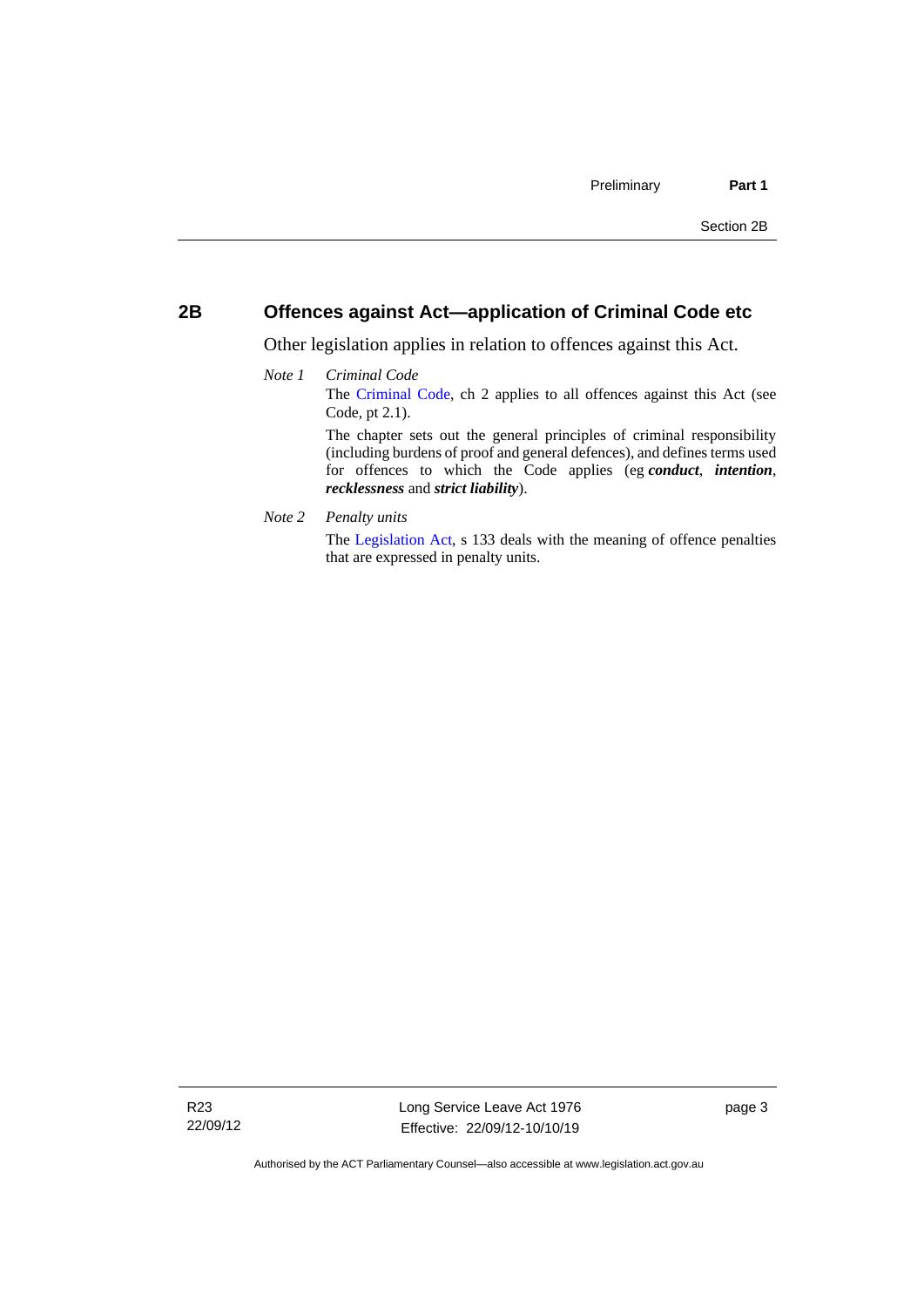#### **Part 2** Important concepts

Section 2C

# <span id="page-9-0"></span>**Part 2 Important concepts**

# <span id="page-9-1"></span>**2C Commission recipients may be employees**

A person may be an employee for this Act even though the person is paid completely or partly by commission.

# <span id="page-9-2"></span>**2D Benefits under this Act and LSL (BCI) Act**

(1) This section applies to an employee who—

- (a) was registered under the [LSL \(BCI\) Act;](http://www.legislation.act.gov.au/a/1981-23/default.asp) and
- (b) has elected under that Act to take long service benefits under that Act for a period stated by the employee.
- (2) The employee's election does not prevent the employee from receiving benefits under this Act.
- (3) However, the employee is not entitled to a benefit under this Act for a period for which the employee has received a benefit under the [LSL](http://www.legislation.act.gov.au/a/1981-23/default.asp)  [\(BCI\) Act.](http://www.legislation.act.gov.au/a/1981-23/default.asp)
- (4) In this section:

*LSL (BCI) Act* means the *[Long Service Leave \(Building and](http://www.legislation.act.gov.au/a/1981-23)  [Construction Industry\) Act 1981.](http://www.legislation.act.gov.au/a/1981-23)*

# <span id="page-9-3"></span>**2E Benefits under this Act and LSL (CCI) Act**

- (1) This section applies to an employee who—
	- (a) was registered under the [LSL \(CCI\) Act;](http://www.legislation.act.gov.au/a/1999-85/default.asp) and
	- (b) has elected under that Act to take long service benefits under that Act for a period stated by the employee.
- (2) The employee's election does not prevent the employee from receiving benefits under this Act.

R23 22/09/12

Authorised by the ACT Parliamentary Counsel—also accessible at www.legislation.act.gov.au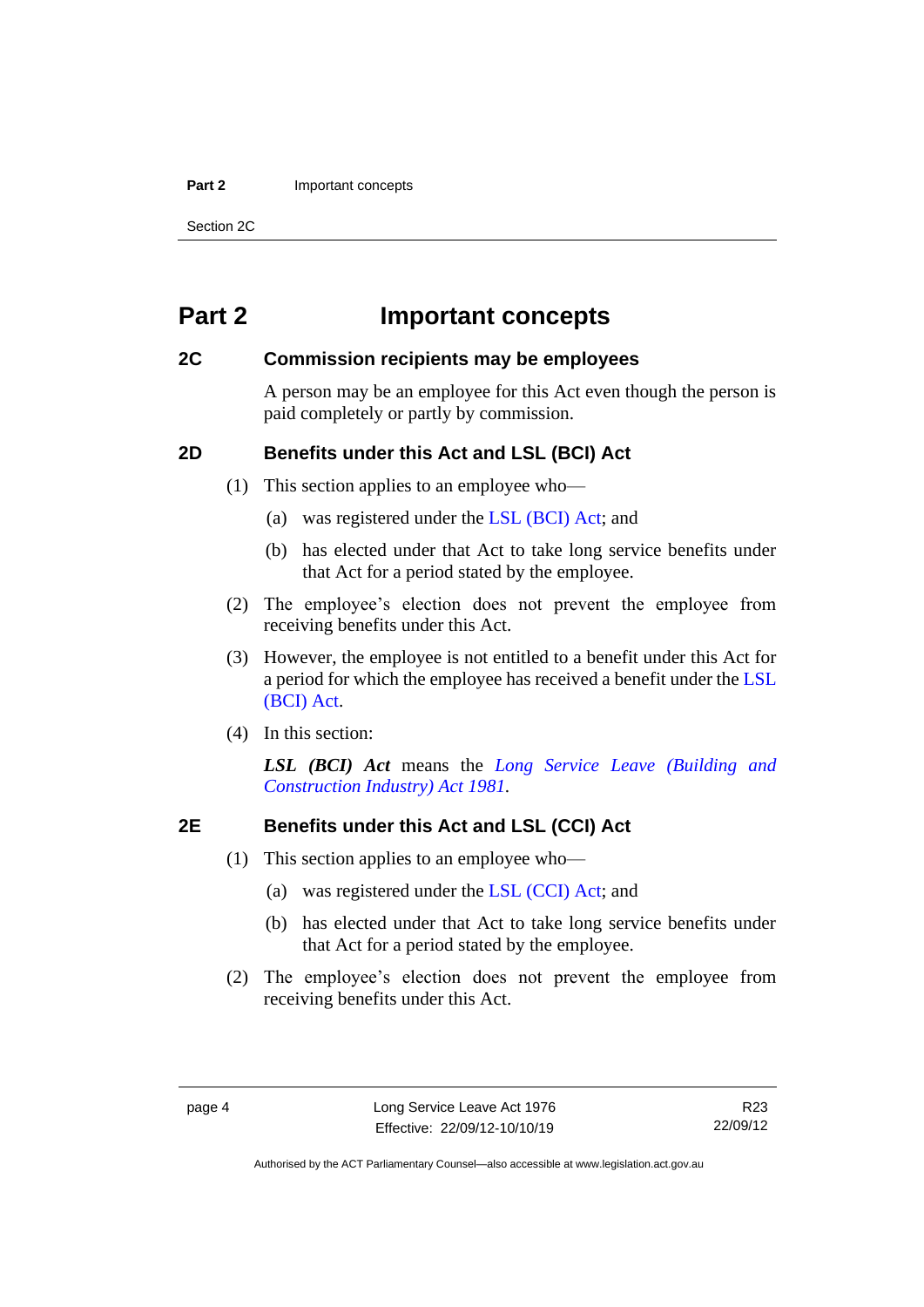- (3) However, the employee is not entitled to a benefit under this Act for a period for which the employee has received a benefit under the [LSL](http://www.legislation.act.gov.au/a/1999-85/default.asp)  [\(CCI\) Act.](http://www.legislation.act.gov.au/a/1999-85/default.asp)
- (4) In this section:

*LSL (CCI) Act* means the *[Long Service Leave \(Contract Cleaning](http://www.legislation.act.gov.au/a/1999-85)  [Industry\) Act 1999.](http://www.legislation.act.gov.au/a/1999-85)*

# <span id="page-10-0"></span>**2EA Benefits under this Act and LSL (PS) Act**

- (1) This section applies to an employee who—
	- (a) is registered under the [LSL \(PS\) Act;](http://www.legislation.act.gov.au/a/2009-25/default.asp) and
	- (b) has elected under that Act to take long service leave benefits under that Act for a period stated by the employee.
- (2) The employee's election does not prevent the employee from receiving benefits under this Act.
- (3) However, the employee is not entitled to a benefit under this Act for a period for which the employee received a benefit under the [LSL](http://www.legislation.act.gov.au/a/2009-25/default.asp)  [\(PS\) Act.](http://www.legislation.act.gov.au/a/2009-25/default.asp)
- (4) In this section:

*LSL (PS) Act* means the *[Long Service Leave \(Portable Schemes\) Act](http://www.legislation.act.gov.au/a/2009-25)  [2009](http://www.legislation.act.gov.au/a/2009-25)*.

# <span id="page-10-1"></span>**2F Working out remuneration—employee also receives commission**

- (1) To work out the ordinary remuneration of an employee who, during a year, is paid completely by commission, or partly by salary or wages and partly by commission—
	- (a) the employee is taken to be paid completely by salary or wages throughout the year; and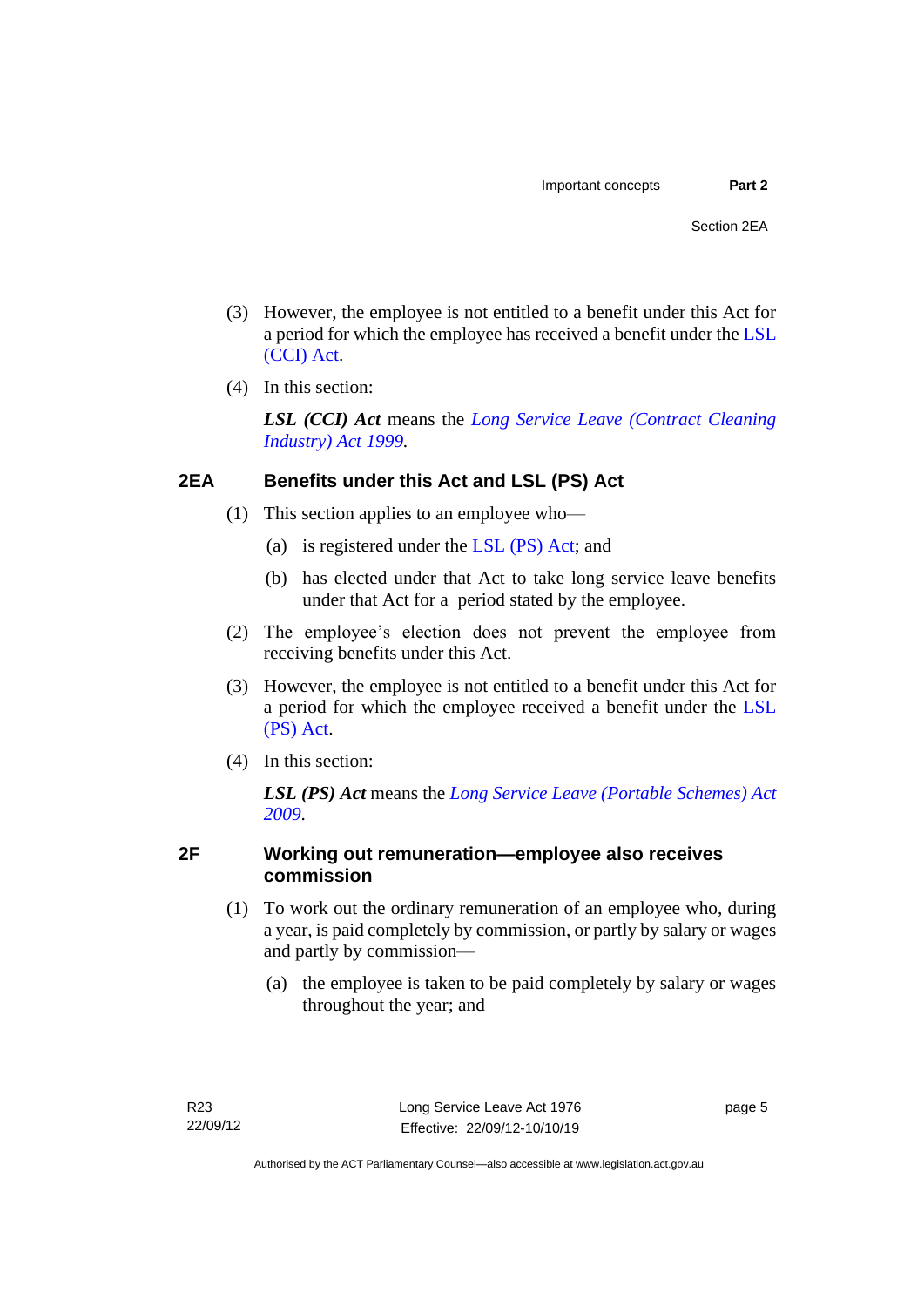#### **Part 2** Important concepts

Section 2G

(b) the amount payable for salary or wages to the employee in relation to a week in the year is taken to be the following:

> 52 total payable

(2) In this section:

*total payable*, for a year, means the total amount payable to the employee for the year as commission, salary or wages.

# <span id="page-11-0"></span>**2G Periods of service**

(1) In this Act:

*period of service*, as an employee, means a period of continuous service as the employee of a particular employer.

- (2) However, in working out an employee's period of service, the following interruptions of the period of service do not break the continuity of service:
	- (a) an interruption caused by an industrial dispute if the employee returns to the service of the employer in accordance with the terms of settlement of the dispute;
	- (b) a period when an employee is stood down by his or her employer because of slackness of trade if the employee is re-employed by the employer within 6 months after the day the employee is stood down;
	- (c) a period, other than a period mentioned in the dictionary, definition of *continuous service*, paragraph (a) or (b), when the employee is absent with the employer's leave;

Authorised by the ACT Parliamentary Counsel—also accessible at www.legislation.act.gov.au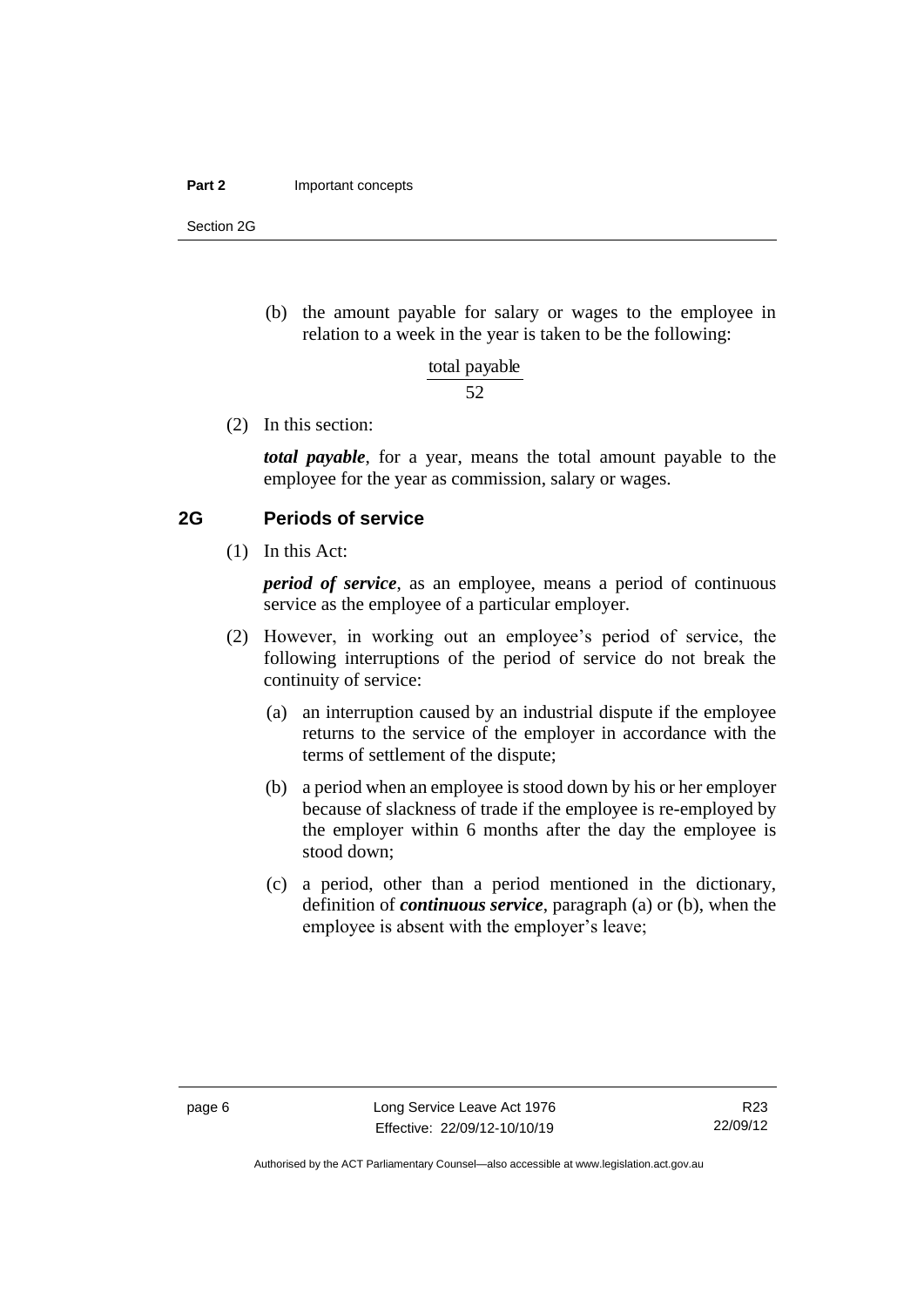- (d) a period when the employee is absent because of injury arising out of or in the course of the employment;
- (e) any other interruption, including ending of service by the employer (other than with the intention of avoiding the granting of long service leave), if the employee returns to the employer's service within 2 months after the day the service is interrupted;
- (f) service by the employee as a member of the Defence Force, other than as a member rendering continuous full-time service;
- (g) a period of service when the employee is temporarily outside the ACT if the service would be continuous service if the employee were inside the ACT.
- (3) Also, an interruption of an employee's service of longer than 2 months does not break the continuity of service if the interruption is caused by the seasonal nature of the work.
- (4) For subsection (2) (f), the service by the employee as a member of the Defence Force is taken to be service with the person by whom the employee was employed immediately before the employee began to serve as a member of the Defence Force.
- (5) To remove any doubt, the period of the interruption under subsection (2) or (3) (other than a period mentioned in subsection (2) (f) or (g)) must not be taken into account in working out the total period of service.

#### **Example**

Fiona starts work in the cosmetics department of Desmond James ('DJ's'), a department store, on 1 January 1992. She works there until 31 December 1994, when she quits to take up a position with Gray's Brothers, a competing department store. She doesn't like the new manager and returns to her old job at DJ's on 1 February 1995. On 1 June 1995 there is a strike which continues till 30 September 1995, after which Fiona returns to work in accordance with the terms of settlement of the dispute. On 1 August 1999 Fiona injures herself at work and is unable to return to work until 1 December 1999. The cumulative absences of 9 months do not count as service, postponing her entitlement, but do not break continuity of service. Her 10 years long service leave falls due on 1 October 2002.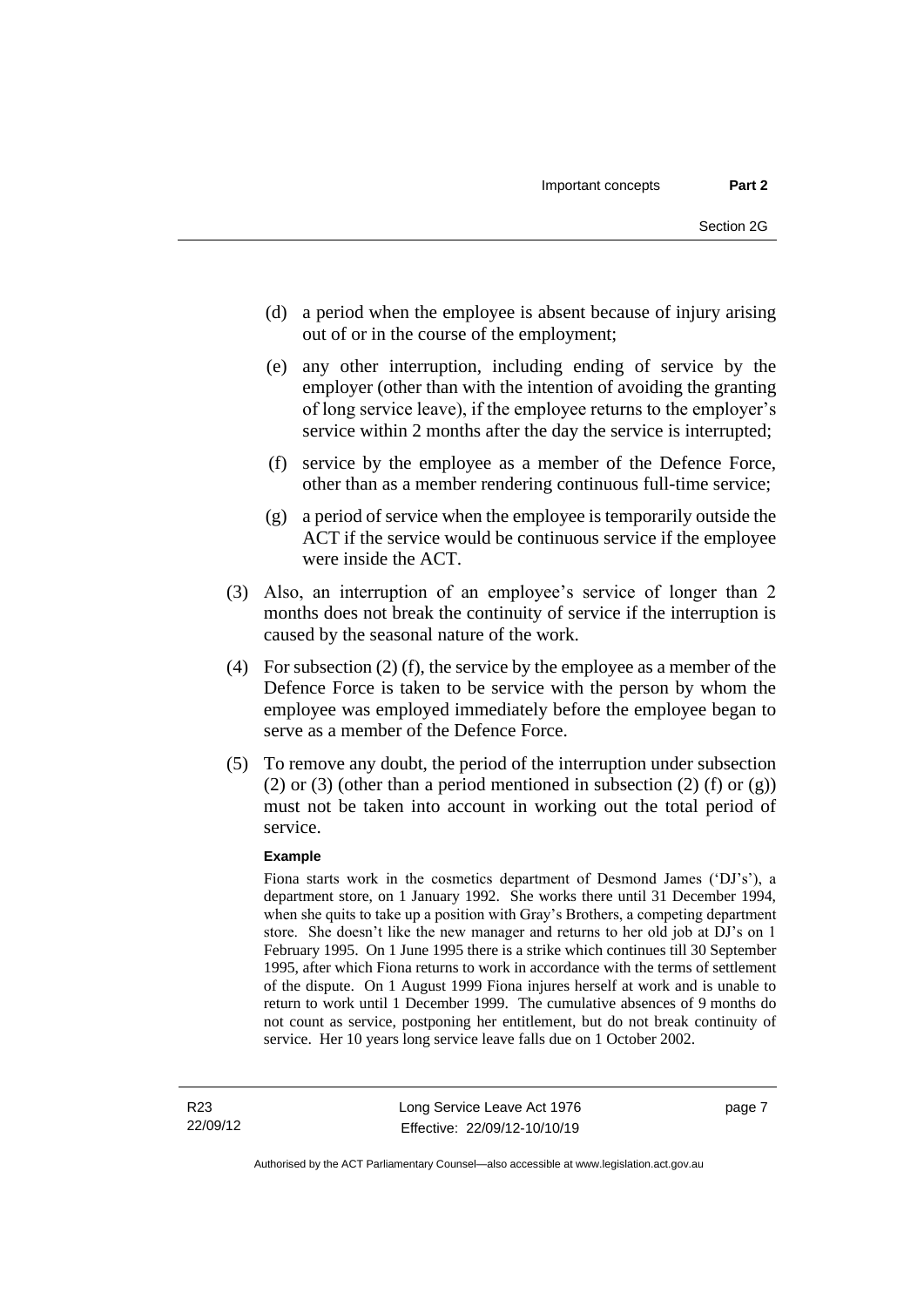#### **Part 2** Important concepts

Section 3

*Note* An example is part of the Act, is not exhaustive and may extend, but does not limit, the meaning of the provision in which it appears (see [Legislation Act,](http://www.legislation.act.gov.au/a/2001-14) s 126 and s 132).

## <span id="page-13-0"></span>**3 Entitlement to long service leave**

- (1) An employee who has completed 7 years service with a single employer is entitled to long service leave for the period of the service.
- (2) An employee is entitled to long service leave for each year of service completed by the employee after the end of the 7th year of service.
- (3) An employee's entitlement to long service leave for a period of service arises at the end of the period.

# <span id="page-13-1"></span>**4 Amount of long service leave**

An employee accrues long service leave at the rate of  $\frac{1}{5}$  of a month's leave for each year of service.

# <span id="page-13-2"></span>**6 Grant of leave**

- (1) An employer commits an offence if—
	- (a) an employee of the employer becomes entitled to 4 weeks or more of long service leave; and
	- (b) the employer does not grant the leave—
		- (i) as soon as practicable, having regard to the needs of the employer's business, after the employee becomes entitled to the leave; or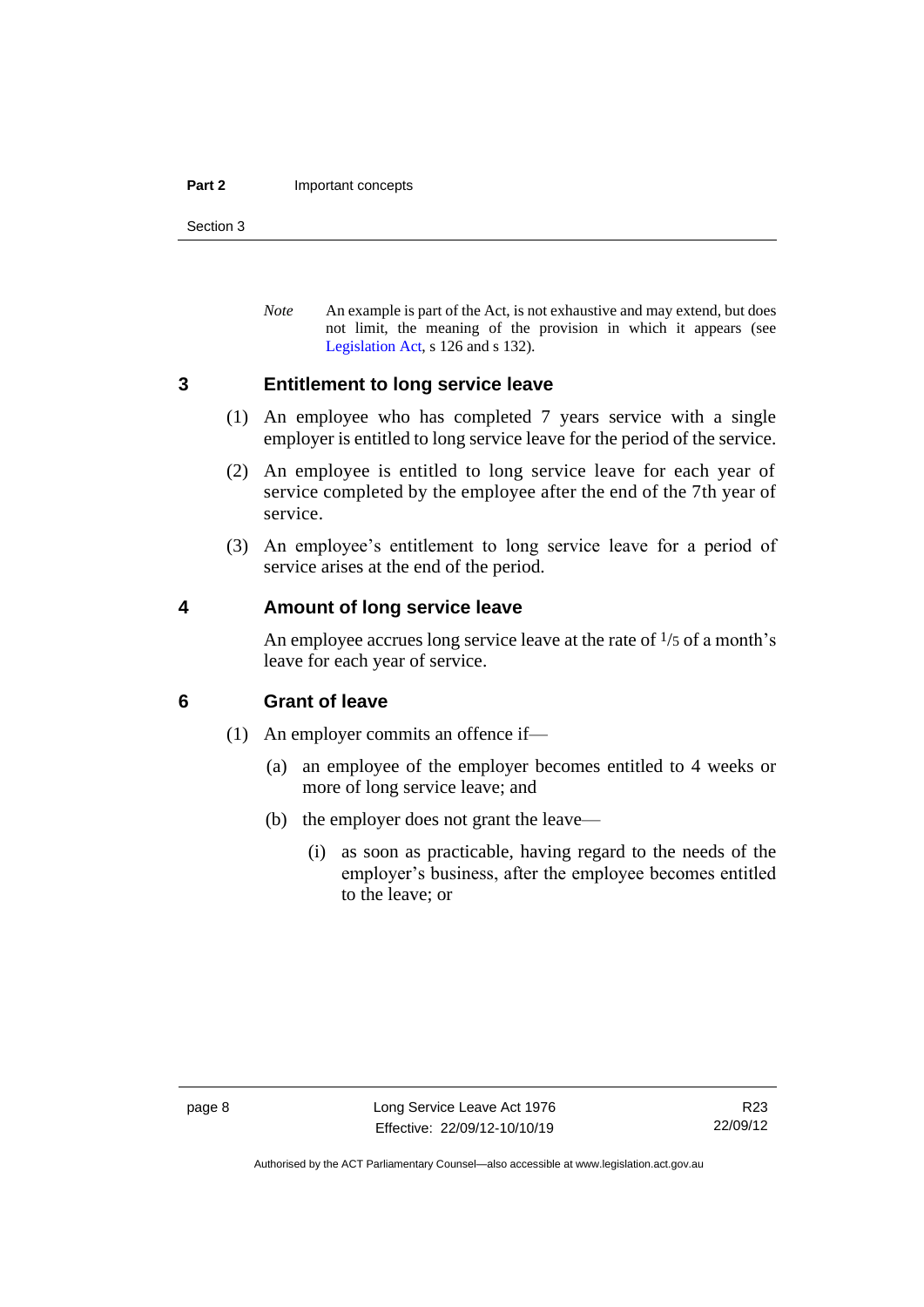(ii) if the employer and employee agree—at another time or times.

Maximum penalty: 50 penalty units.

(2) An employer commits an offence if the employer does not, at least 60 days before the date from which long service leave is to be taken, give the employee written notice of the date.

Maximum penalty: 50 penalty units.

- (3) Subsection (2) does not apply if the employee agrees otherwise.
- (4) An offence against this section is a strict liability offence.

# <span id="page-14-0"></span>**7 Payment for leave**

- (1) Payment for long service leave shall be made at the rate of an amount equivalent to the ordinary remuneration the employee would have received in respect of the period of leave if he or she had not taken the leave.
- (2) In the case of an employee who is a part-time employee or casual employee, the ordinary remuneration shall be calculated by multiplying the average number of hours worked each week by the employee during the period of 12 months immediately preceding the day on which the employee became entitled to the leave by the ordinary remuneration of the employee on that day.
- (3) If, within the period of 2 years immediately before the date on which an employee becomes entitled to long service leave in respect of a period of service, the employee ceases to be employed full time and is employed part time or as a casual employee, the ordinary remuneration for long service leave shall be calculated by dividing by 5 the total amount of salary or wages paid to the employee in the period of 5 years ending on his or her becoming so entitled.

page 9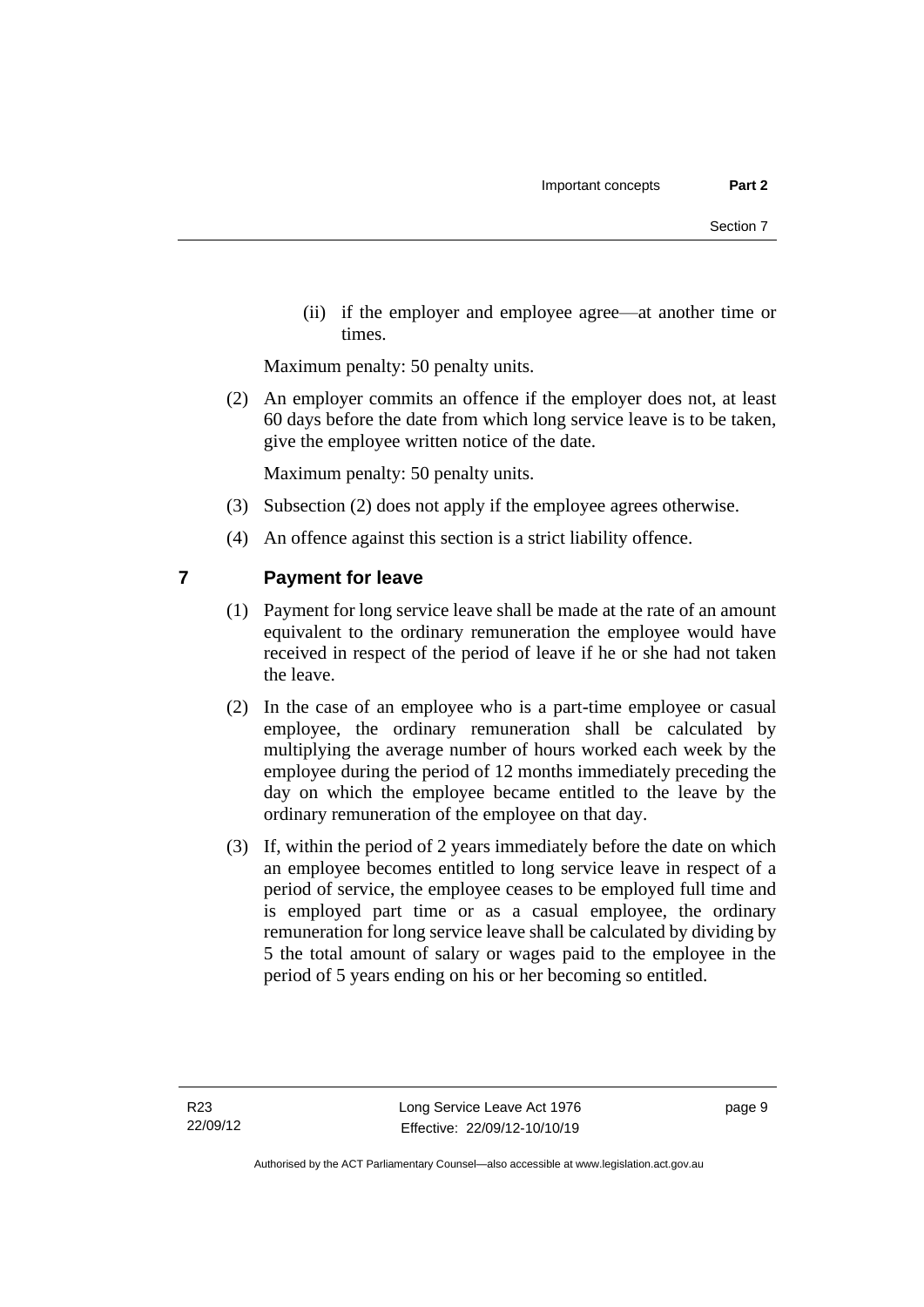Section 8

### <span id="page-15-0"></span>**8 Manner of payment for leave**

- (1) An employer commits an offence if the employer does not pay an employee for long service leave—
	- (a) in advance for the whole period of the long service leave; or
	- (b) at the same times as the employer would have paid the employee if the employee had not taken the leave and, if the employee asks for it, by cheque posted to an address the employee nominates; or
	- (c) if the employer and the employee agree—in another way.

Maximum penalty: 50 penalty units.

- (2) An offence against this section is a strict liability offence.
- (3) If, after payment in respect of long service leave is made in accordance with subsection (1), the amount of ordinary remuneration payable under an award or agreement to the employee increases, payment of that increase shall—
	- (a) if payment was made under subsection (1) (a)—be made to the employee as soon as practicable on completion of that leave; or
	- (b) if payment was made under subsection (1) (b)—be made to the employee in accordance with that paragraph; or
	- (c) if payment was made under subsection  $(1)$  (c)—be made in such manner as is agreed by the employer and the employee, or in the absence of such agreement, as soon as practicable on completion of that leave.
- (4) Payment in lieu of long service leave shall be made—
	- (a) to the employee as soon as practicable after termination of his or her employment; or

Authorised by the ACT Parliamentary Counsel—also accessible at www.legislation.act.gov.au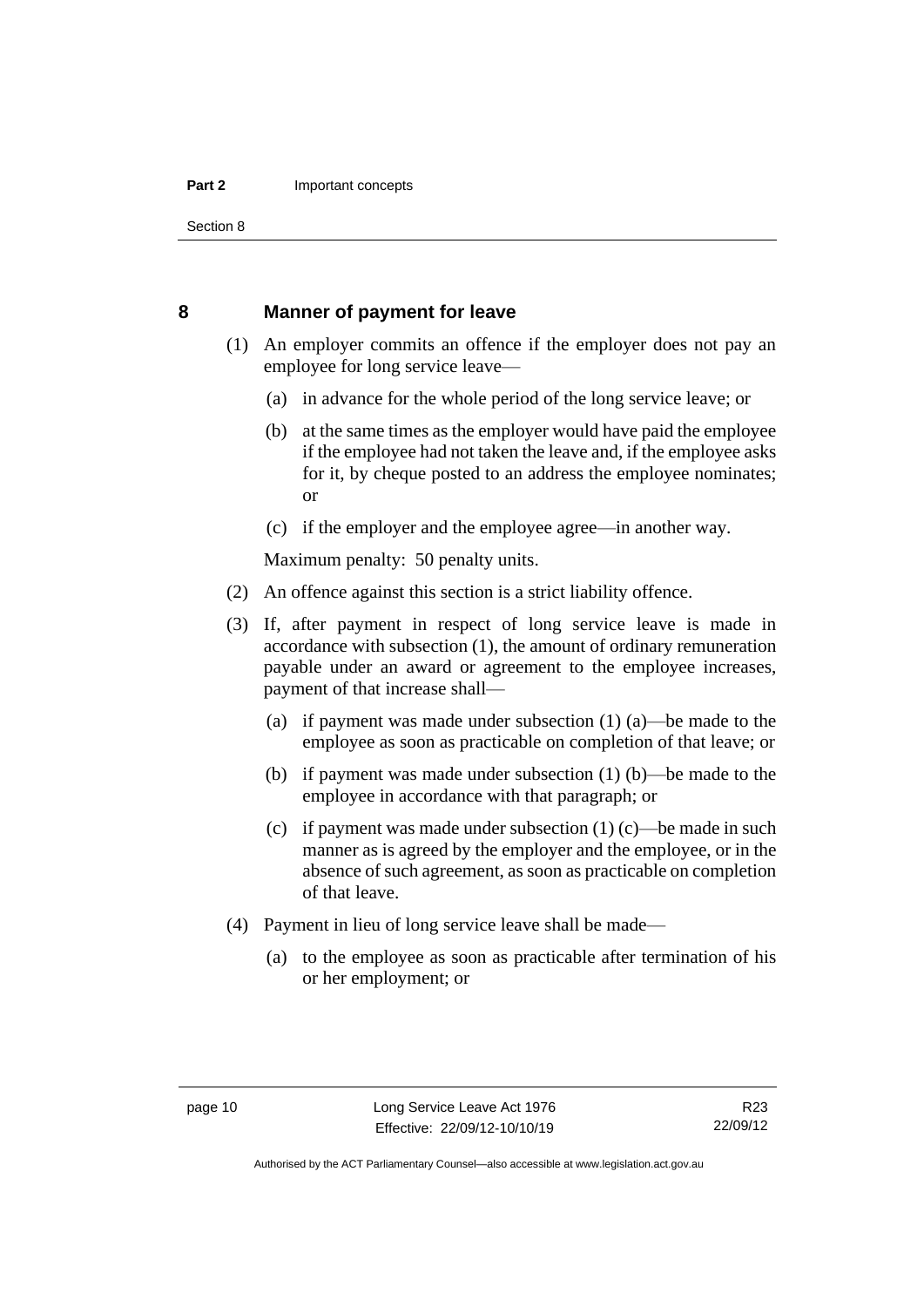(b) in the case of a deceased employee, to his or her legal personal representative as soon as practicable after the death of the employee but in any case not later than 12 months after his or her death.

# <span id="page-16-0"></span>**9 Public holidays not to count as leave**

- (1) This section applies if a public holiday or an award holiday falls during a period of long service leave taken by an employee.
- (2) The period of long service leave is increased by 1 day for each such holiday.
- (3) In this section:

*award holiday* means a day that is, under an award or agreement, a holiday for people employed in an industry.

# <span id="page-16-1"></span>**10 Service not affected by transmission of business**

Where, before or after the date of commencement of this Act, a business is transmitted from 1 employer to another and a person who was, immediately before the transmission, an employee of the first employer becomes, immediately after the transmission, an employee of the second employer—

- (a) the period of service of the employee shall be deemed not to have been interrupted; and
- (b) the period of service of the employee with the first employer shall be deemed to be service with the second employer.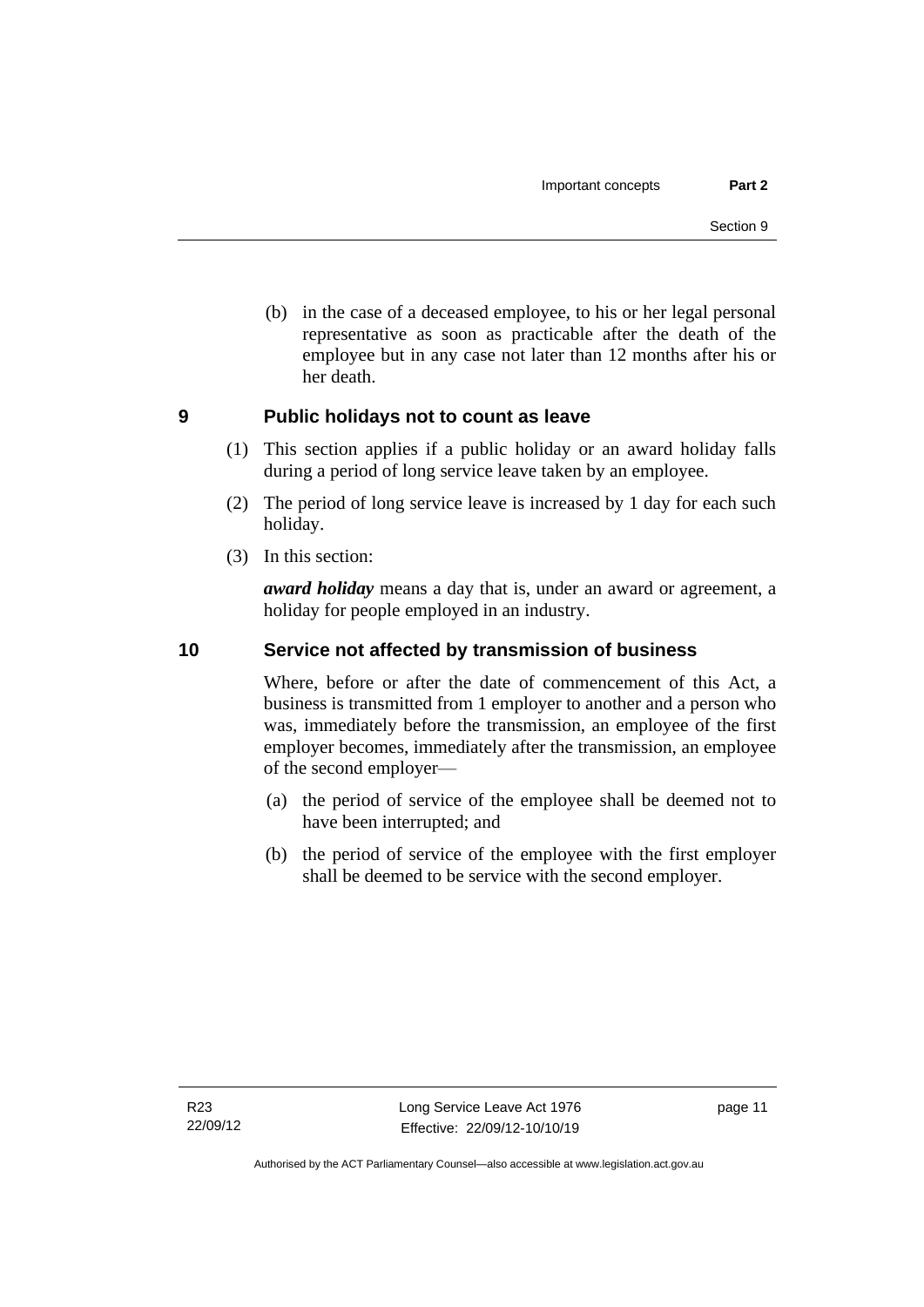#### **Part 2** Important concepts

Section 10A

# <span id="page-17-0"></span>**10A Continuity of service in certain cases**

- (1) Where—
	- (a) a contract for the supply of services by 1 party to the contract (the *first contractor*) on behalf of the other party to the contract (the *principal*) has been discharged; and
	- (b) the principal enters into another contract with a person other than the first contractor for the supply of those services on its behalf by that other person (the *second contractor*); and
	- (c) that other contract imposes an obligation on the second contractor to the effect that, so far as practicable, the second contractor shall employ, in supplying those services, persons whose employment with the first contractor ceased because of the discharge of the firstmentioned contract; and
	- (d) under that obligation the second contractor employs such a former employee of the first contractor; and

this section applies to that former employee.

(2) Where this section applies to a person, the aggregate of the periods of service by the person for the first contractor and the second contractor shall, for this Act, be taken to be 1 period of service for the second contractor.

# <span id="page-17-1"></span>**11 Service with associated companies**

Where, over a continuous period, an employee has been employed by 2 or more companies each of which is an associated company, the employee is entitled to long service leave as if he or she had, during the whole of the period of service, been employed by the company by which he or she is employed at the date at which his or her long service leave accrues.

Authorised by the ACT Parliamentary Counsel—also accessible at www.legislation.act.gov.au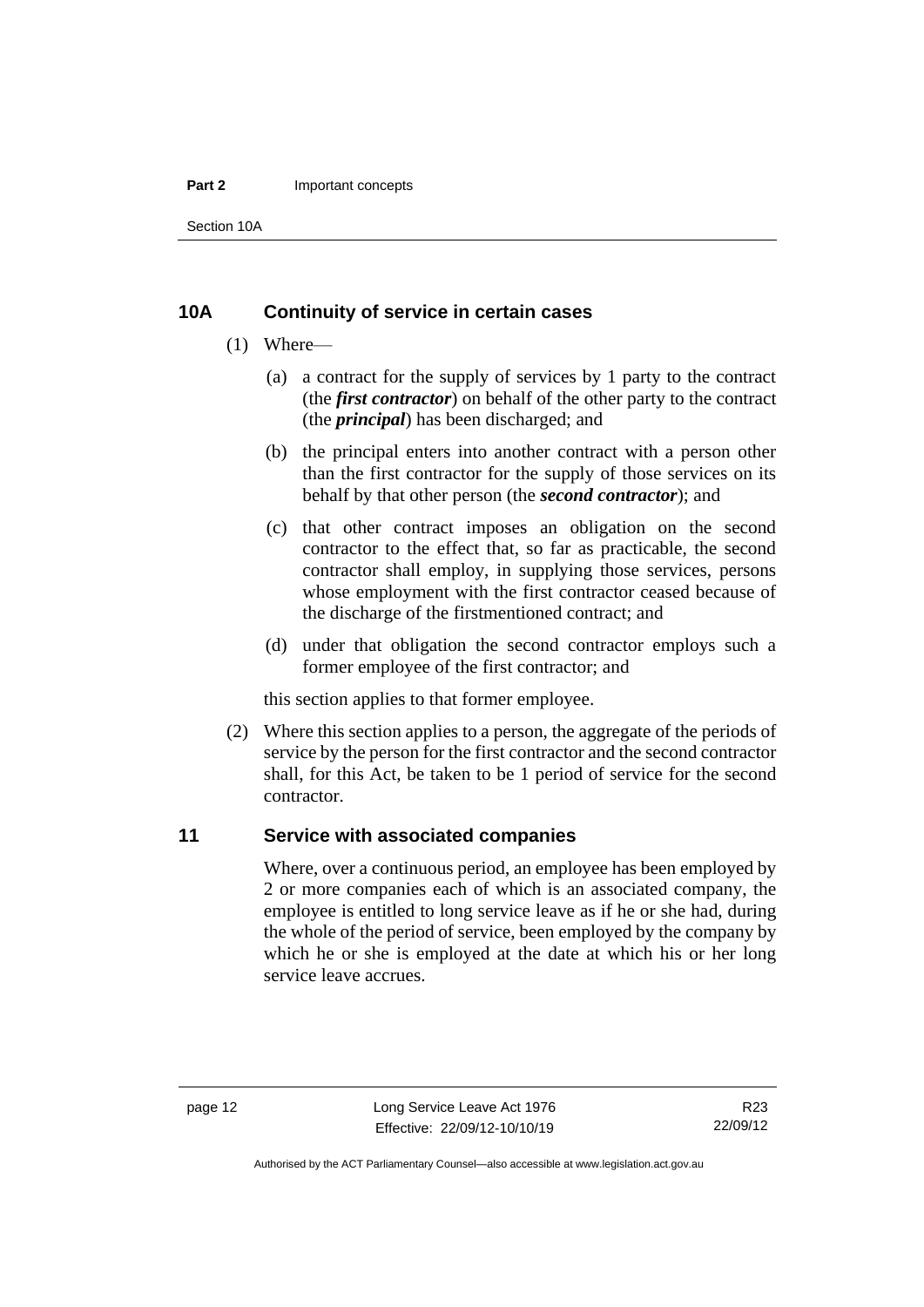# <span id="page-18-0"></span>**11A Pay in lieu of long service leave**

- (1) For this section, the long service leave credit of a person is the amount of long service leave that has accrued to the person less the amount of long service leave granted to the person.
- (2) Where—
	- (a) a person's employment ceases for any reason; and
	- (b) the person had a long service leave credit immediately before the employment ceased;

the employer shall pay the amount ascertained in accordance with subsection (3)—

- (c) to the person; or
- (d) if the person is dead—to the legal personal representative of the deceased person.
- (3) The amount payable is an amount that is equal to the amount of ordinary remuneration that, but for the cessation of employment, would have been payable by the employer under section 7 to the person for a period of service equal to the period of the person's long service leave credit immediately before the cessation of employment.

# <span id="page-18-1"></span>**11C Pro rata long service leave entitlement**

- (1) Where—
	- (a) a person's employment is terminated—
		- (i) by the person because of illness or incapacity or a domestic or other pressing necessity of such a nature to justify the termination; or
		- (ii) by the person upon or after attaining the minimum retiring age; or
		- (iii) by the death of the person; or

page 13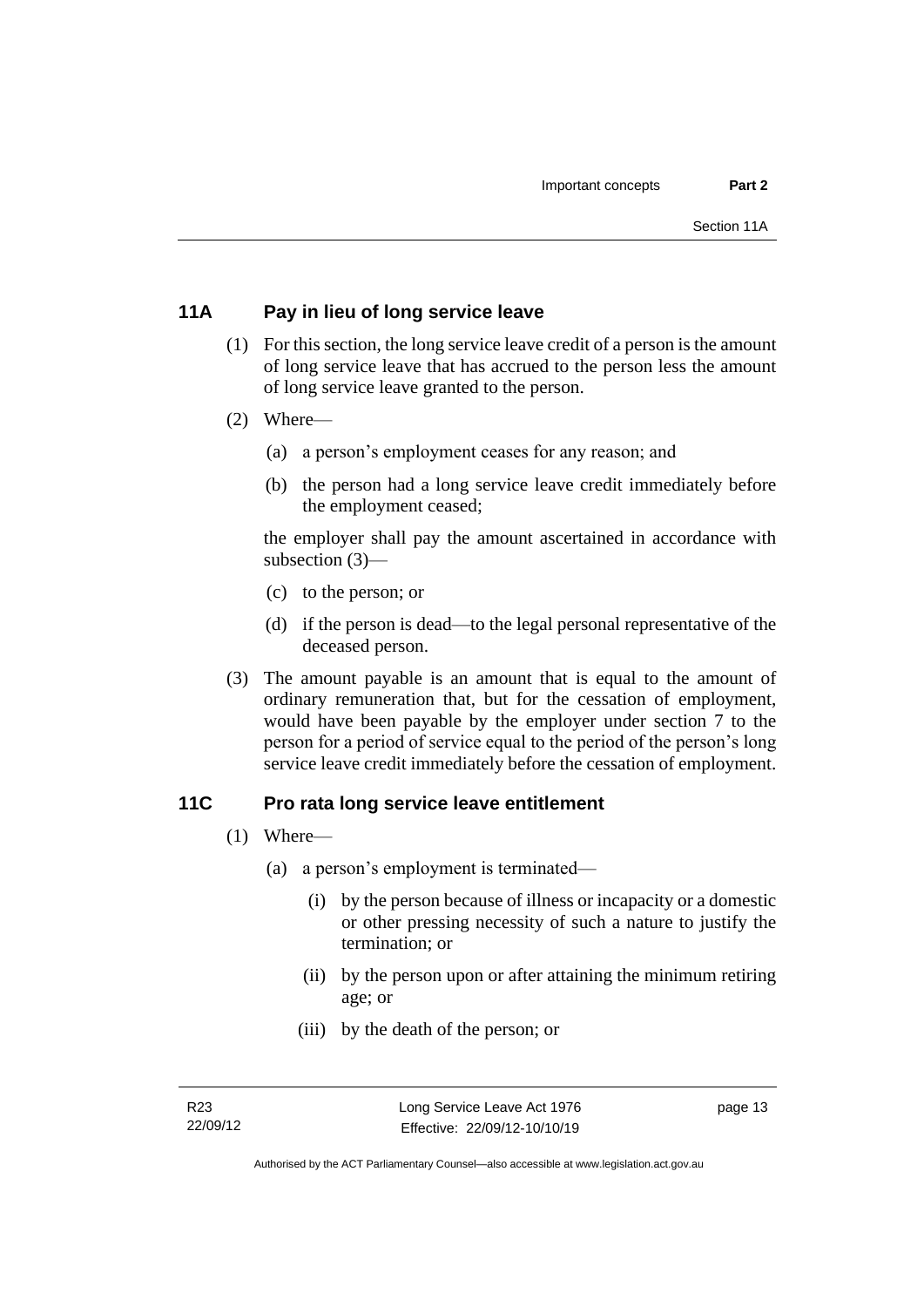Section 11D

- (iv) by the employer for a reason other than the person's serious and wilful misconduct; and
- (b) the person had completed a period of service in that employment of at least 5 years but less than 7 years;

the employer shall pay the amount ascertained in accordance with subsection (2)—

- (c) to the person; or
- (d) if the person is dead—to the legal personal representative of the deceased person.
- (2) The amount payable is an amount that is equal to the amount of ordinary remuneration that, but for the cessation of employment, would have been payable by the employer to the person for a period of service equal to the period that bears to 2 months the same proportion as the number of years or months of service completed by the person bears to 10 years.
- (3) In this section:

*minimum retiring age*, in relation to a person, means—

- (a) if a minimum retiring age applies to the person under an award or agreement—the age fixed by the award or agreement; and
- (b) in any other case—the age of 65 years.

# <span id="page-19-0"></span>**11D Calculation of ordinary remuneration**

For section 11A, 11B or 11C, the amount of ordinary remuneration that, but for the cessation of employment by a person, would have been payable by the employer to the person for a period of service referred to in that section shall be calculated—

(a) at the rate at which ordinary remuneration was payable to the person immediately before the cessation of employment; and

Authorised by the ACT Parliamentary Counsel—also accessible at www.legislation.act.gov.au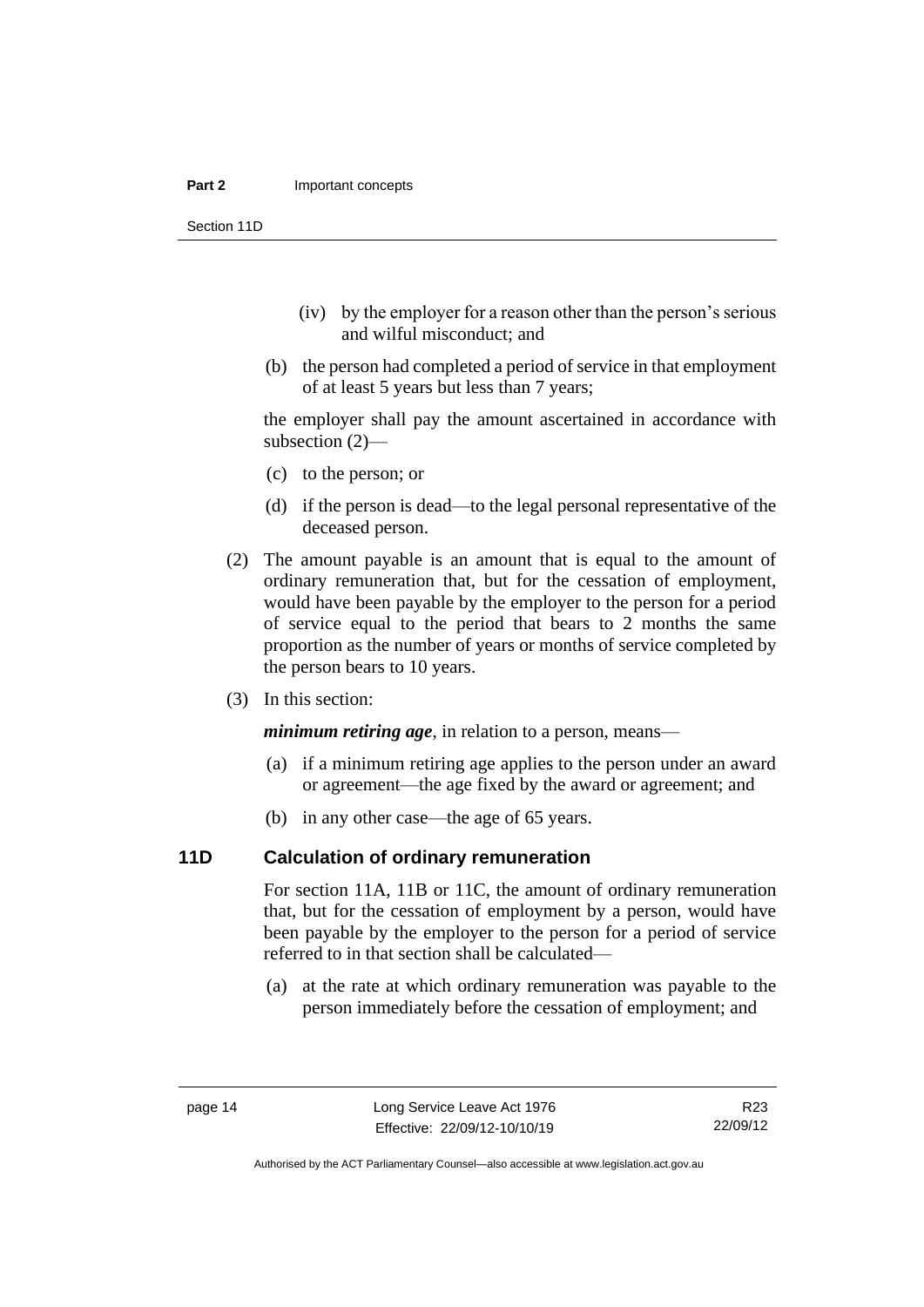(b) if the person was a part-time employee or casual employee immediately before the cessation of employment—on the basis that during that period of service the person would have been employed for the number of hours per week that is equal to the average number of hours per week for which the employee was employed during the period of 12 months immediately before the cessation of employment.

# <span id="page-20-0"></span>**12 Long service leave records**

- (1) An employer commits an offence if the employer does not, for each employee, keep a record of—
	- (a) the name, occupation and classification of the employee; and
	- (b) whether the employee is full-time, part-time or casual; and
	- (c) the employee's ordinary remuneration, including the base rate of pay and any loading payable to the employee, and the purpose of the loading; and
	- (d) the number of hours the employee works each week; and
	- (e) the date when the employee starts as an employee; and
	- (f) any annual leave the employee takes; and
	- (g) the employee's entitlement to long service leave; and
	- (h) long service leave granted, or payment instead of leave made, to the employee; and
	- (i) if the person ceases to be employed by the employer—the date when, and reason, the employee ceases to be employed; and
	- (j) the employee's date of birth; and
	- (k) if overtime may be paid to the employee under an award or agreement—
		- (i) the number of hours the employee works each day; and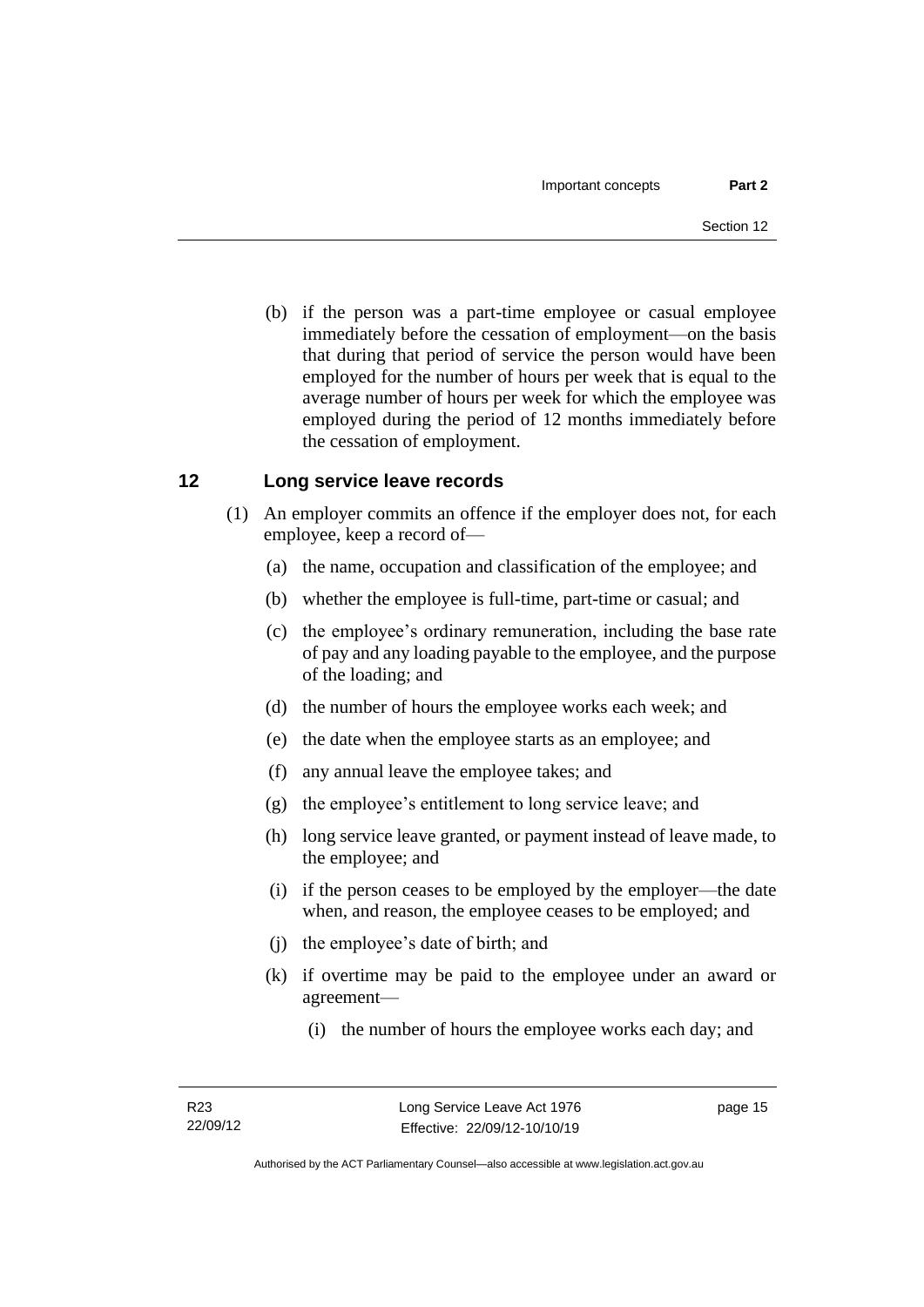Section 12

- (ii) when the employee starts and stops work; and
- (l) the name of each award or agreement under which the employee has entitlements.

Maximum penalty: 20 penalty units.

- (2) An employer must keep a record made under subsection (1) for an employee—
	- (a) if the employee's service ends on the employee's death—for 7 years after the day all amounts owing to the employee's legal personal representative are paid; and
	- (b) in any other case—for 7 years after the day the employee's service ends.

Maximum penalty: 20 penalty units.

- (3) An employer commits an offence if—
	- (a) an authorised officer asks to inspect a record kept for this section; and
	- (b) the employer does not make the record available for inspection by the authorised officer at the employer's usual place of business during hours when the employer's business is normally conducted at the place.

Maximum penalty: 50 penalty units.

(4) An offence against this section is a strict liability offence.

Authorised by the ACT Parliamentary Counsel—also accessible at www.legislation.act.gov.au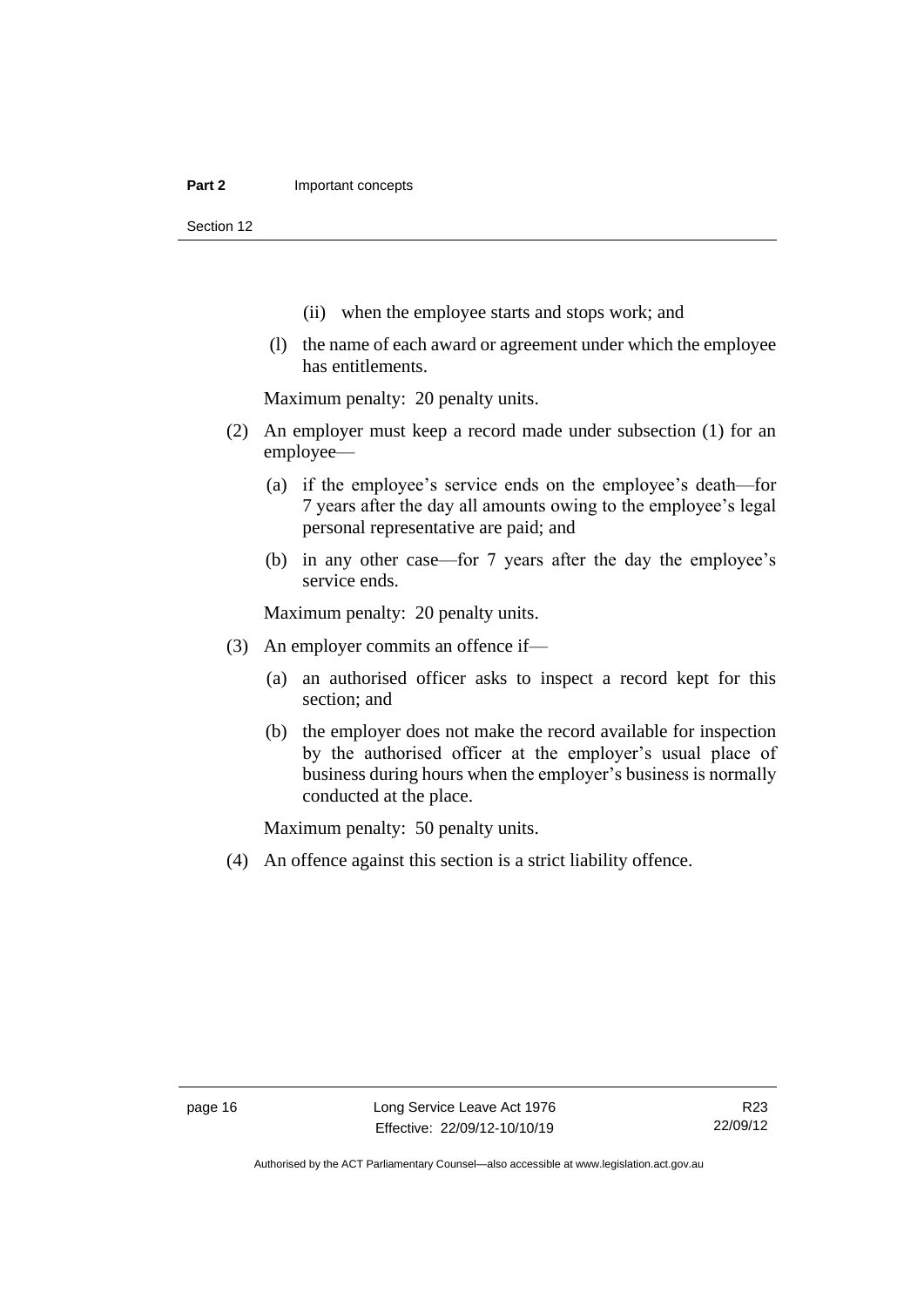# <span id="page-22-0"></span>**Part 3 Administration and enforcement**

### <span id="page-22-1"></span>**13 Registrar of long service leave**

- (1) The director-general must appoint a public servant as the registrar of long service leave.
	- *Note 1* For the making of appointments (including acting appointments), see the [Legislation Act,](http://www.legislation.act.gov.au/a/2001-14) pt 19.3.
	- *Note 2* In particular, a person may be appointed for a particular provision of a law (see [Legislation Act,](http://www.legislation.act.gov.au/a/2001-14) s 7 (3)) and an appointment may be made by naming a person or nominating the occupant of a position (see s 207).
- (2) The registrar of long service leave has—
	- (a) the functions directed by the Minister; and
	- (b) any other function given to the registrar under this Act.
	- *Note 1* A reference to an Act includes a reference to the statutory instruments made or in force under the Act, including any regulation (see [Legislation](http://www.legislation.act.gov.au/a/2001-14)  [Act,](http://www.legislation.act.gov.au/a/2001-14) s 104).
	- *Note 2* A provision of a law that gives an entity (including a person) a function also gives the entity powers necessary and convenient to exercise the function (se[e Legislation Act,](http://www.legislation.act.gov.au/a/2001-14) s 196 and dict, pt 1, def *entity*).

## <span id="page-22-2"></span>**13A Appointment of authorised officers**

The director-general may appoint a public servant to be an authorised officer for this Act.

- *Note 1* For the making of appointments (including acting appointments), see the [Legislation Act,](http://www.legislation.act.gov.au/a/2001-14) pt 19.3.
- *Note 2* In particular, a person may be appointed for a particular provision of a law (see [Legislation Act,](http://www.legislation.act.gov.au/a/2001-14) s 7 (3)) and an appointment may be made by naming a person or nominating the occupant of a position (see s 207).

## <span id="page-22-3"></span>**13B Identity cards**

(1) The director-general must give an authorised officer an identity card stating the person's name and position.

| R23      | Long Service Leave Act 1976  | page 17 |
|----------|------------------------------|---------|
| 22/09/12 | Effective: 22/09/12-10/10/19 |         |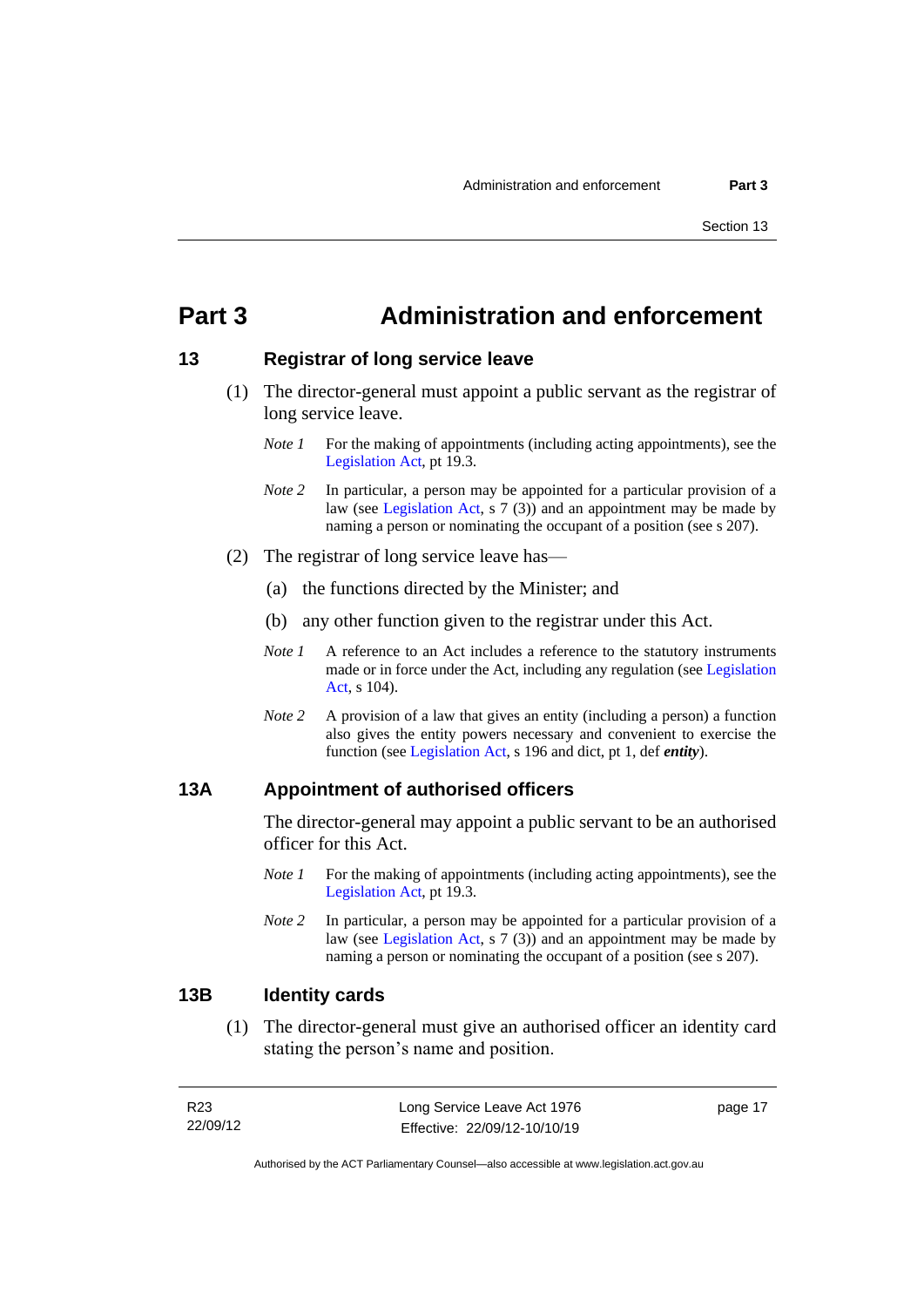- (2) The identity card must show—
	- (a) a recent photograph of the person; and
	- (b) the card's date of issue and expiry; and
	- (c) anything else prescribed by regulation.
- (3) A person commits an offence if—
	- (a) the person stops being an authorised officer; and
	- (b) the person does not return the person's identity card to the director-general as soon as practicable but no later than 7 days after the day the person stops being an authorised officer.

Maximum penalty: 1 penalty unit.

(4) An offence against this section is a strict liability offence.

# <span id="page-23-0"></span>**13C Powers of entry of authorised officers**

- (1) Subject to subsection (2), if an authorised officer has reasonable grounds for believing that it is necessary to do so for this Act an authorised officer may, at any time, enter premises of an employer and exercise the powers referred to in subsection (4).
- (2) An authorised officer shall not enter premises under subsection (1) without the consent of the employer.
- (3) An authorised officer who enters premises under subsection (1) is not authorised to remain on the premises, and a person is not required to comply with a requirement made by an authorised officer under subsection (4), if, on request by the employer, or the person in charge of the premises, the authorised officer does not produce his or her identity card.
- (4) An authorised officer who enters premises under subsection (1) may—
	- (a) require the employer to make available for inspection records required to be kept under this Act; and

R23 22/09/12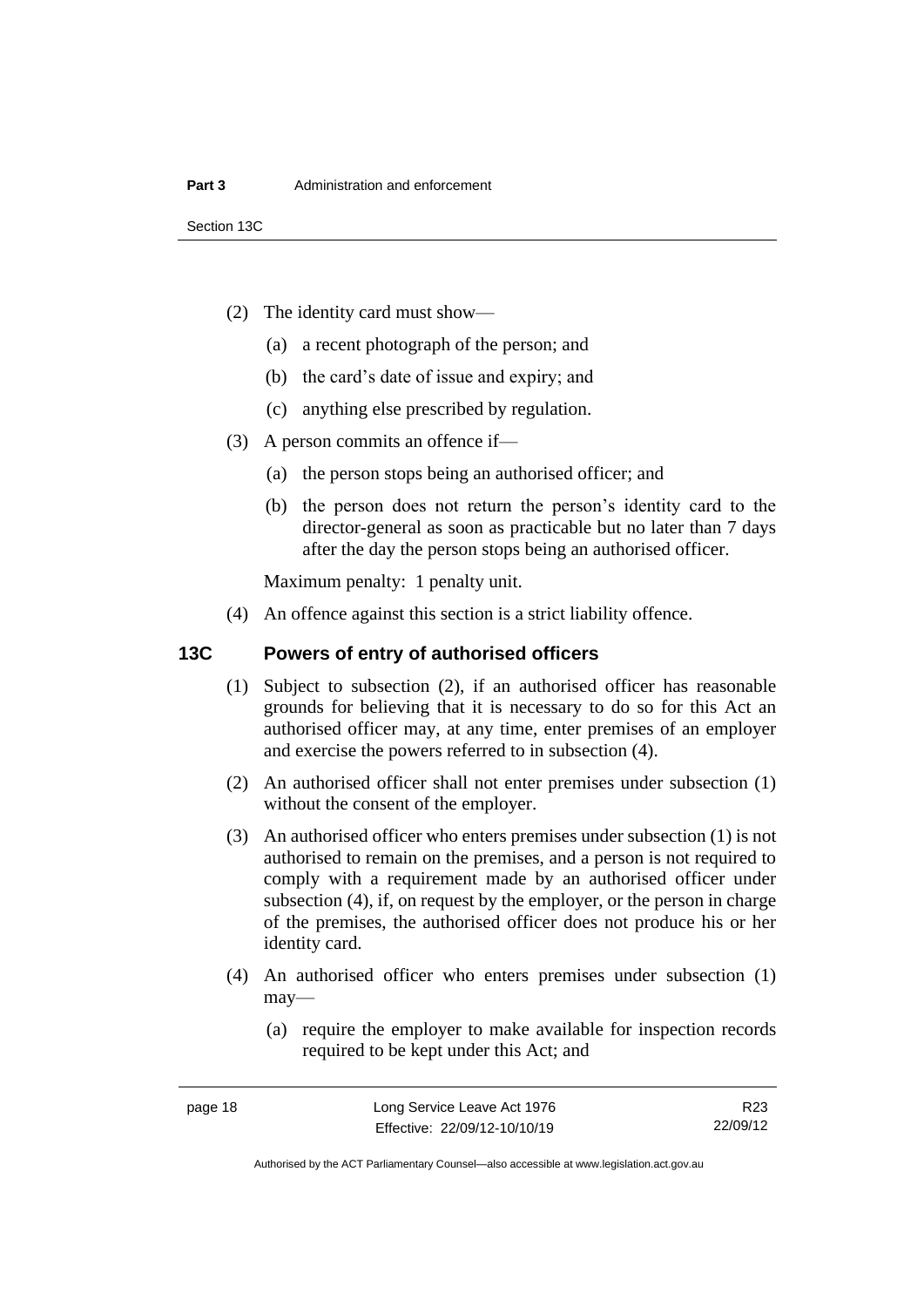(b) make copies of, or take extracts from records referred to in paragraph (a).

## <span id="page-24-0"></span>**13D Complaints**

- (1) Where a written complaint is made to the registrar by an employee, the registrar shall refer the complaint to an authorised officer.
	- *Note* If a form is approved under s 17 (Approved forms) for a complaint, the form must be used.
- (2) Where a complaint made by an employee—
	- (a) is made to an authorised officer; or
	- (b) is referred to an authorised officer under subsection (1);

the authorised officer may, by notice in writing, require the complainant and the employer to whom the complaint relates, to attend a conference at a place, date and time specified in the notice to endeavour to resolve the complaint.

- (3) A conference shall be conducted in such a manner as the authorised officer thinks fit.
- (4) Except with the consent of the authorised officer—
	- (a) an individual is not entitled to be represented at a conference by another person; and
	- (b) a body of persons (whether incorporated or unincorporated) is not entitled to be represented at a conference by a person other than a member, officer or employee of the body.
- (5) In this section:

*complaint* means a complaint by an employee concerning his or her entitlements under this Act.

page 19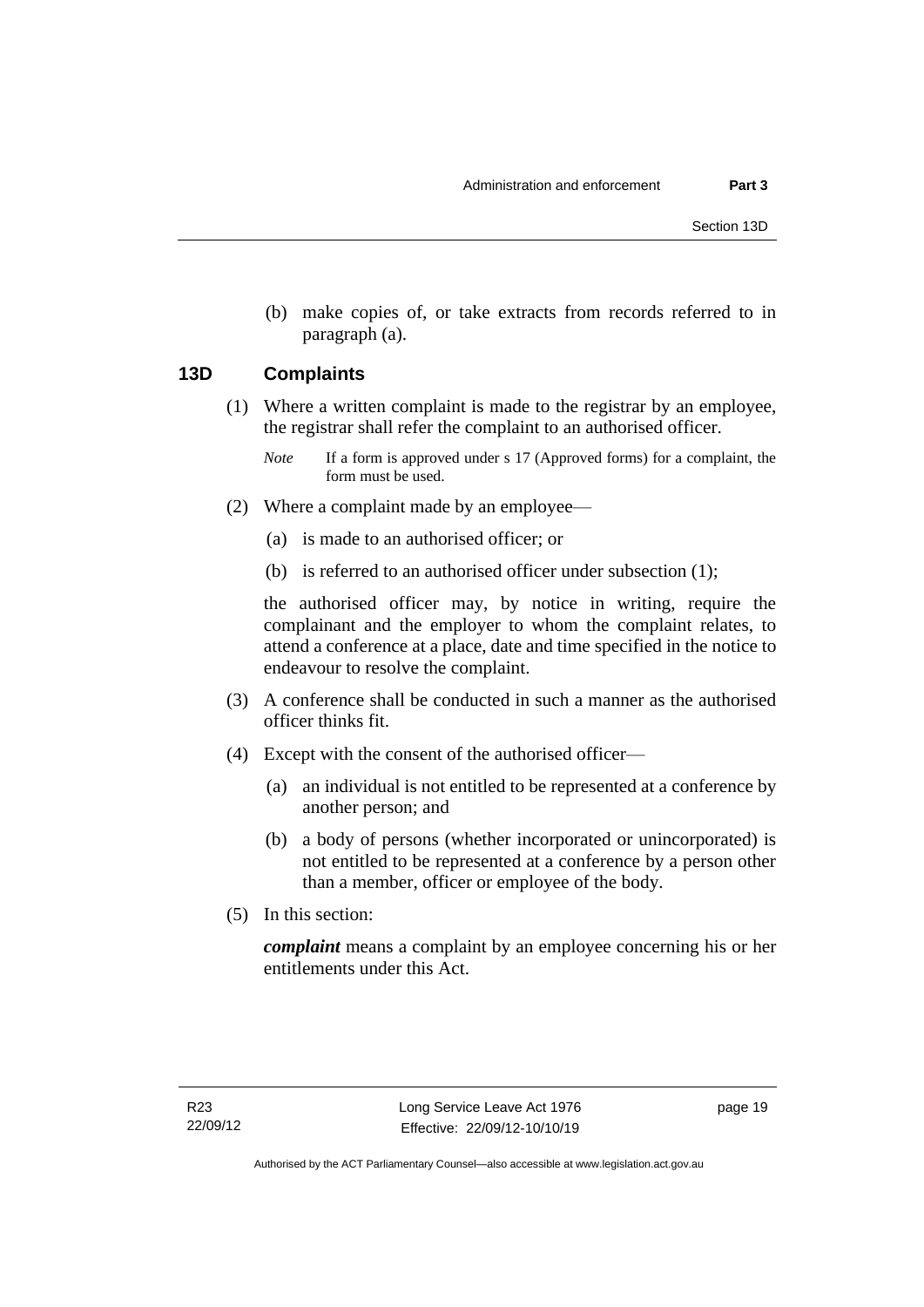Section 13E

# <span id="page-25-0"></span>**13E Notice to comply with Act**

- (1) An authorised officer may, by written notice, require an employer to comply with this Act within 28 days after the day the employer receives the notice.
- (2) A person must comply with a requirement made of the person by an authorised officer under subsection (1).

Maximum penalty: 50 penalty units.

(3) An offence against this section is a strict liability offence.

# <span id="page-25-1"></span>**13F Internal review by registrar**

- (1) An employer may apply to the registrar for review of a requirement made of the employer under section 13E.
- (2) The application must—
	- (a) be in writing; and
	- (b) state the applicant's name and address; and
	- (c) set out the applicant's reasons for making the application.
	- *Note* If a form is approved under s 17 for the application, the form must be used.
- (3) The registrar must—
	- (a) confirm the requirement; or
	- (b) vary the requirement; or
	- (c) set aside the requirement.
- (4) If the registrar makes a decision under subsection (3), the registrar must give an internal review notice only to the applicant.
	- *Note* The requirements for internal review notices are prescribed under the *[ACT Civil and Administrative Tribunal Act 2008](http://www.legislation.act.gov.au/a/2008-35)*.

R23 22/09/12

Authorised by the ACT Parliamentary Counsel—also accessible at www.legislation.act.gov.au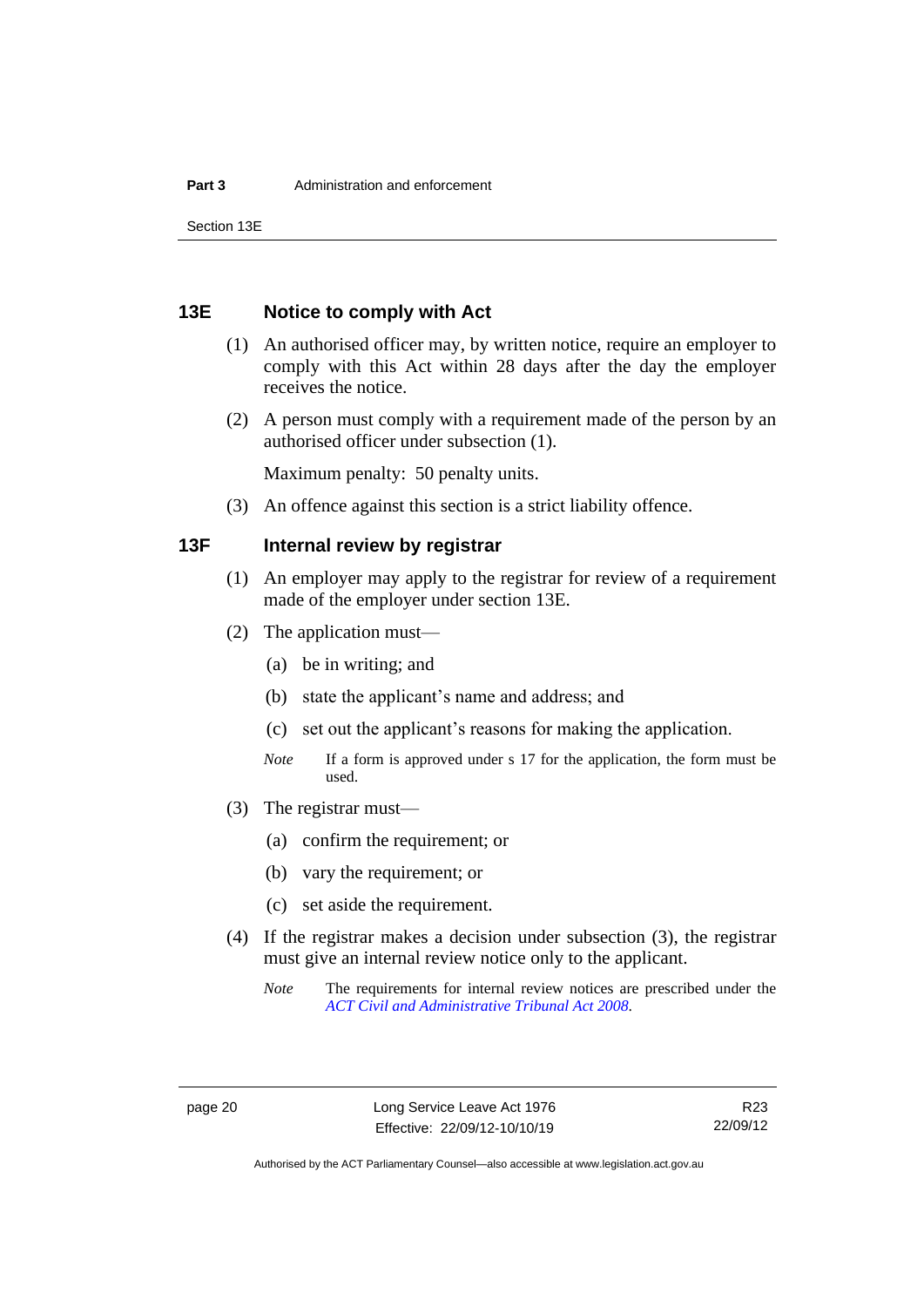(5) In this section:

*internal review notice*—see the *[ACT Civil and Administrative](http://www.legislation.act.gov.au/a/2008-35)  [Tribunal Act 2008](http://www.legislation.act.gov.au/a/2008-35)*, section 67B (1).

# <span id="page-26-0"></span>**13G Review by ACAT**

- (1) This section applies if the registrar makes a decision under section 13F (3) in relation to an employer.
- (2) The registrar must give a reviewable decision notice only to the employer.
	- *Note* The requirements for reviewable decision notices are prescribed under the *[ACT Civil and Administrative Tribunal Act 2008](http://www.legislation.act.gov.au/a/2008-35)*.
- (3) The employer may apply to the ACAT for review of the decision.
	- *Note* If a form is approved under the *[ACT Civil and Administrative Tribunal](http://www.legislation.act.gov.au/a/2008-35)  [Act 2008](http://www.legislation.act.gov.au/a/2008-35)* for the application, the form must be used.

# <span id="page-26-1"></span>**13J Liability**

An action or other proceeding does not lie against the registrar or an authorised officer in relation to an honest act or omission in the exercise of his or her functions under this Act.

*Note* A reference to an Act includes a reference to the statutory instruments made or in force under the Act, including any regulation (see [Legislation](http://www.legislation.act.gov.au/a/2001-14)  [Act,](http://www.legislation.act.gov.au/a/2001-14) s 104).

# <span id="page-26-2"></span>**13K Delegation by registrar**

The registrar may delegate to a person the registrar's functions under this Act, other than the registrar's powers under section 13F (Review of directions by registrar).

*Note* For the making of delegations and the exercise of delegated functions, see the [Legislation Act,](http://www.legislation.act.gov.au/a/2001-14) pt 19.4.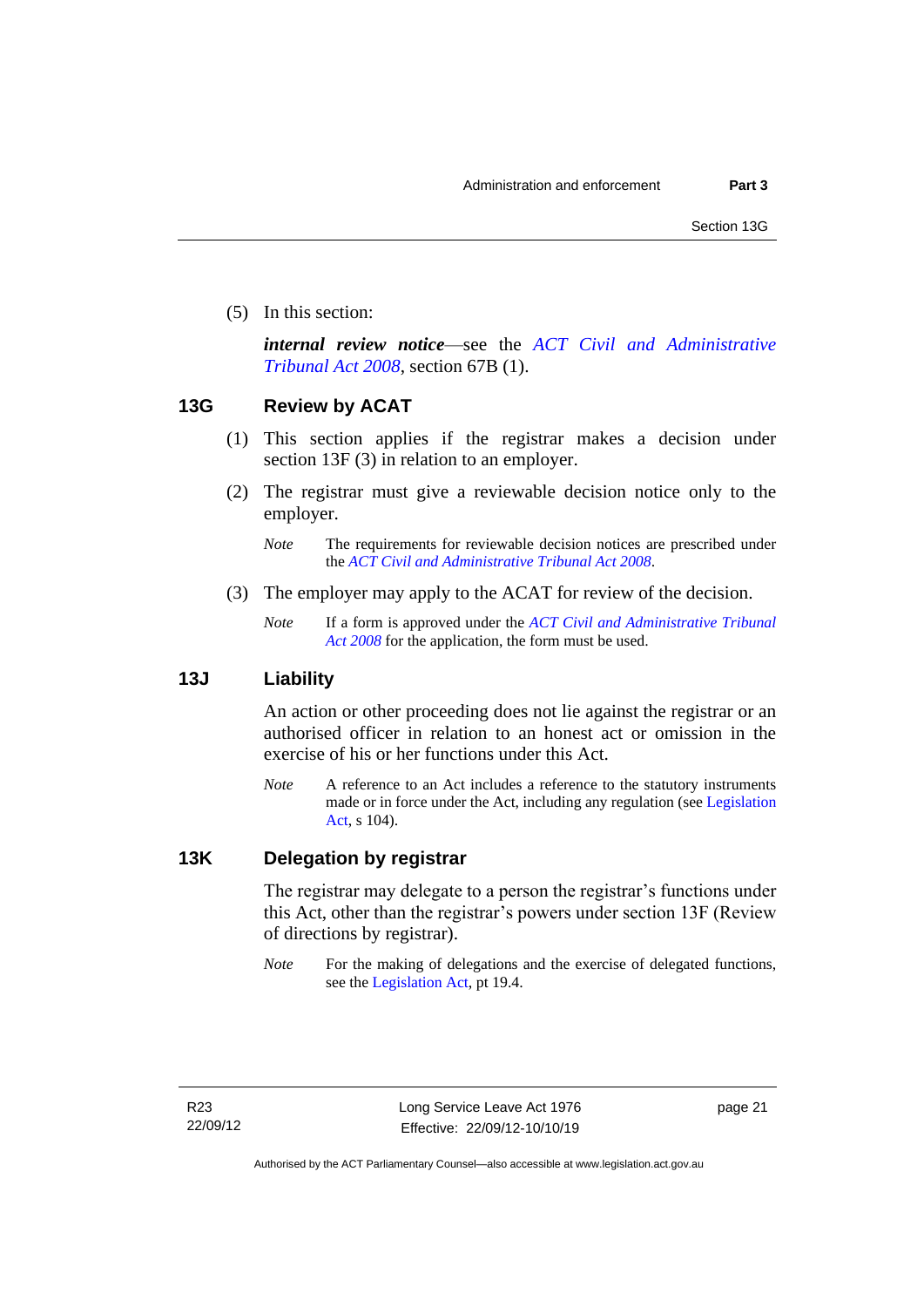#### **Part 4** Miscellaneous

Section 14

# <span id="page-27-0"></span>**Part 4 Miscellaneous**

# <span id="page-27-1"></span>**14 No contracting out**

- (1) Subject to subsection (2), this Act has effect notwithstanding any award or agreement to the contrary.
- (2) Nothing in this Act affects the operation of an award or agreement to the extent that the award or agreement confers upon an employee rights that are more advantageous to the employee than the rights conferred upon the employee by this Act.

# <span id="page-27-2"></span>**17 Approved forms**

- (1) The registrar may approve forms for this Act.
- (2) If the registrar approves a form for a particular purpose, the approved form must be used for that purpose.

*Note* For other provisions about forms, see th[e Legislation Act,](http://www.legislation.act.gov.au/a/2001-14) s 255.

(3) An approved form is a notifiable instrument.

*Note* A notifiable instrument must be notified under the *[Legislation Act 2001](http://www.legislation.act.gov.au/a/2001-14)*.

# <span id="page-27-3"></span>**18 Regulation-making power**

The Executive may make regulations for this Act.

*Note* Regulations must be notified, and presented to the Legislative Assembly, under the *[Legislation Act 2001](http://www.legislation.act.gov.au/a/2001-14)*.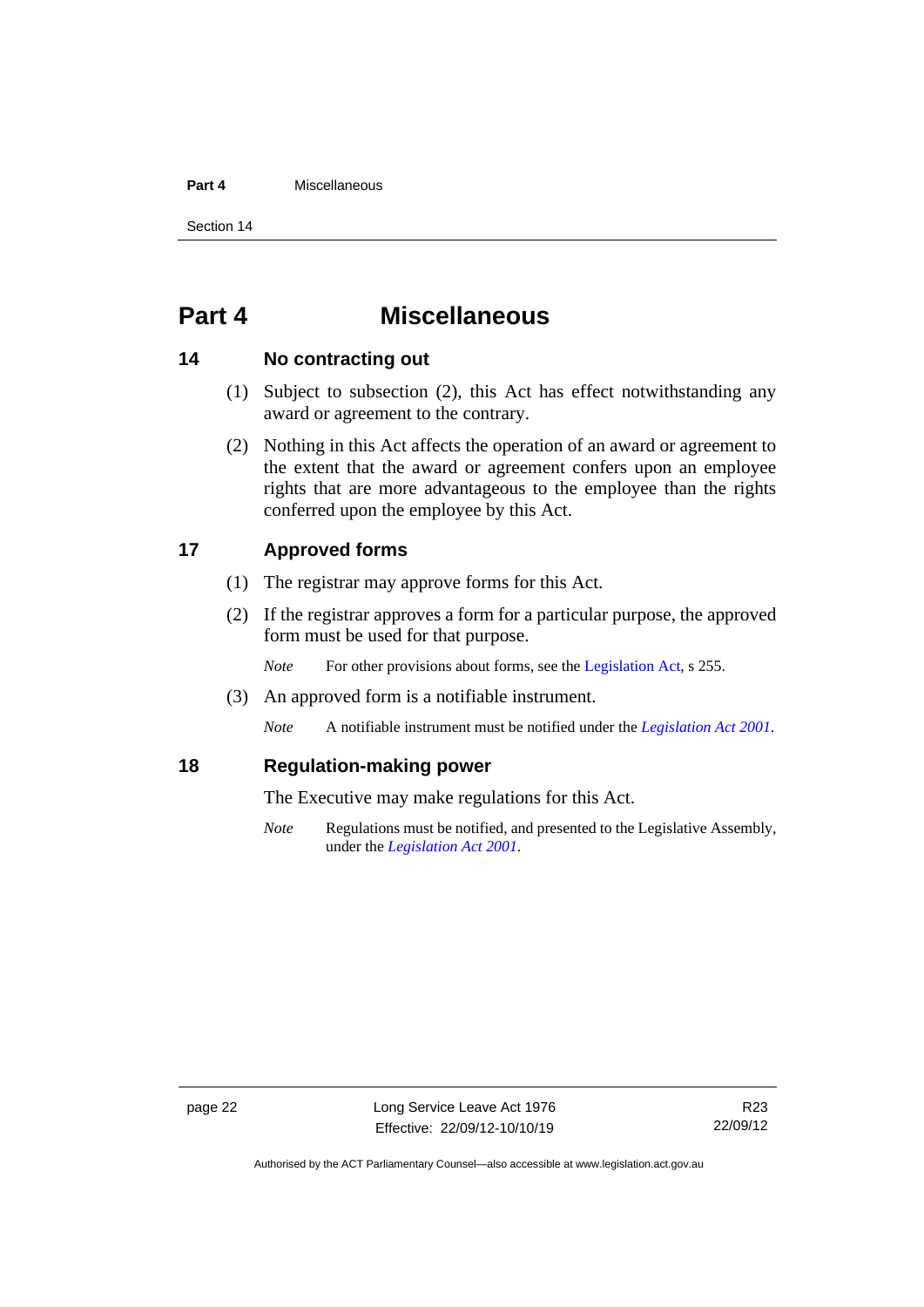# <span id="page-28-0"></span>**Dictionary**

(see s 2)

*Note 1* The [Legislation Act](http://www.legislation.act.gov.au/a/2001-14) contains definitions and other provisions relevant to this Act.

*Note 2* For example, the [Legislation Act,](http://www.legislation.act.gov.au/a/2001-14) dict, pt 1 defines the following terms:

- ACAT
- director-general (see s 163)
- function
- month
- notifiable instrument (see s 10)
- public holiday
- public servant
- reviewable decision notice.

*agreement* means an enterprise agreement made under the *[Fair Work](http://www.comlaw.gov.au/Series/C2009A00028)  [Act 2009](http://www.comlaw.gov.au/Series/C2009A00028)* (Cwlth).

*approved training contract—*see the *[Training and Tertiary](http://www.legislation.act.gov.au/a/2003-36)  [Education Act 2003](http://www.legislation.act.gov.au/a/2003-36)*, dictionary.

*associated company* means a company that is a subsidiary, holding company or related body corporate under the [Corporations Act,](http://www.comlaw.gov.au/Series/C2004A00818) section 9.

*authorised officer* means a person who is an authorised officer under section 13A.

*award* means a modern award or workplace determination made under the *[Fair Work Act 2009](http://www.comlaw.gov.au/Series/C2009A00028)* (Cwlth).

*casual employee* means a person who is, from time to time offered regular and systematic employment on the basis that the offer of employment might be accepted or rejected and in circumstances where it could be expected by that person that further employment of the same type would or might be offered and accepted, but in respect of which there is no certainty about the period over which it would continue to be offered.

page 23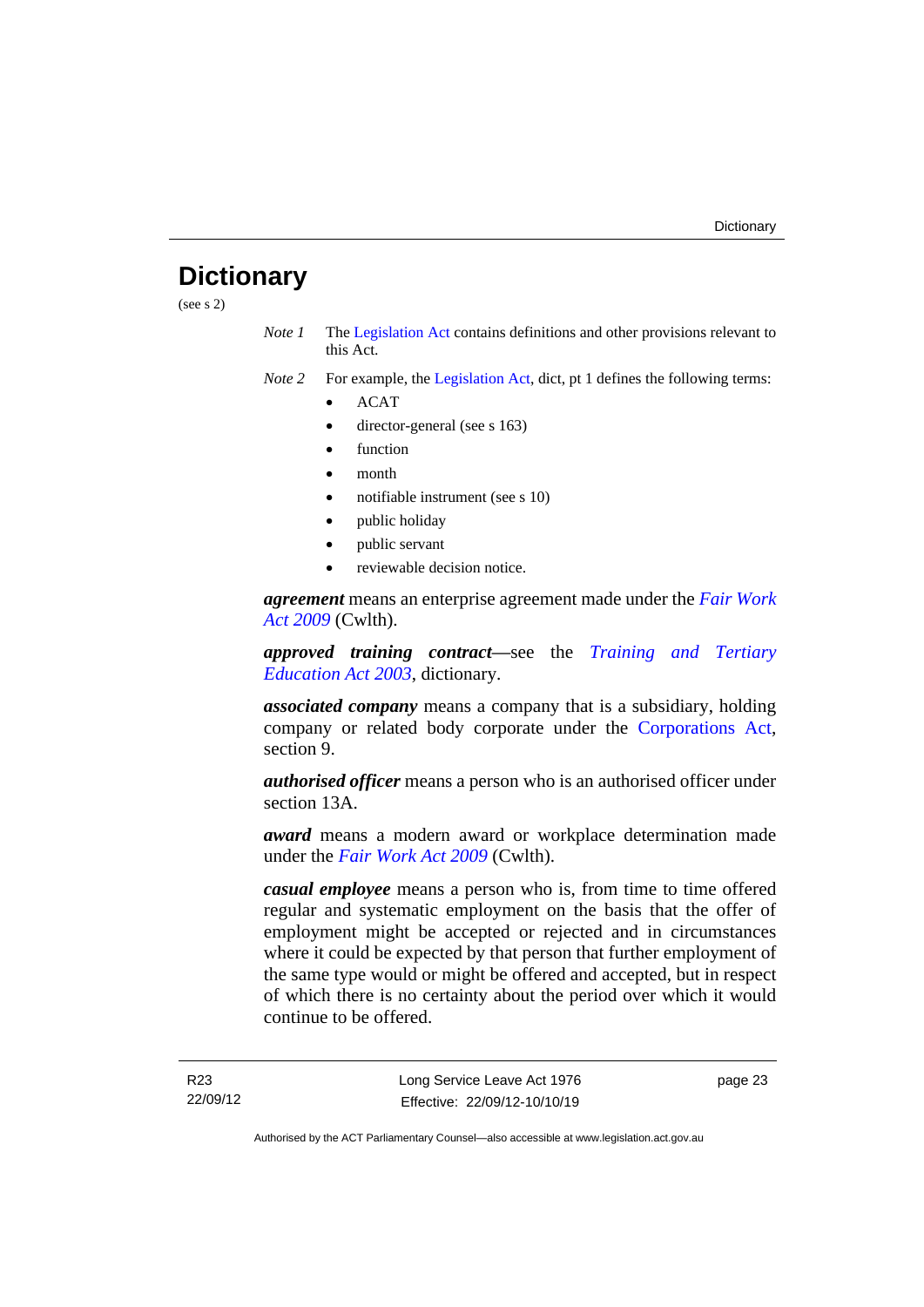*continuous service*, in relation to an employee, includes—

- (a) a period of annual leave or long service leave; and
- (b) a period of leave, not exceeding 2 weeks in any 1 year, taken because of illness or injury; and
- (c) a period during which the service of the employee is interrupted or ended by his or her employer with the intention of avoiding the granting of long service leave; and
- (d) for an employee who begins service with an employer within 1 year after the day the employee's apprenticeship, or an approved training contract, with the employer ends—the period of the apprenticeship or approved training contract.

#### *employee* includes—

- (a) a person who is remunerated at piecework rates; and
- (b) a part-time employee; and
- (c) a casual employee.

*ordinary remuneration*, in relation to an employee, means the sum of—

- (a) the salary or wages payable to the employee; and
- (b) any allowances payable to the employee in respect of skill, qualifications, board and lodging; and
- (c) any amounts payable to the employee under a bonus, performance pay or incentive scheme, being amounts that are usually paid to the employee with his or her salary or wages; and
- (d) where the employee is provided with board and lodging by his or her employer, an amount equal to the value of that board and lodging.

*period of service*—see section 2G (Periods of service).

R23 22/09/12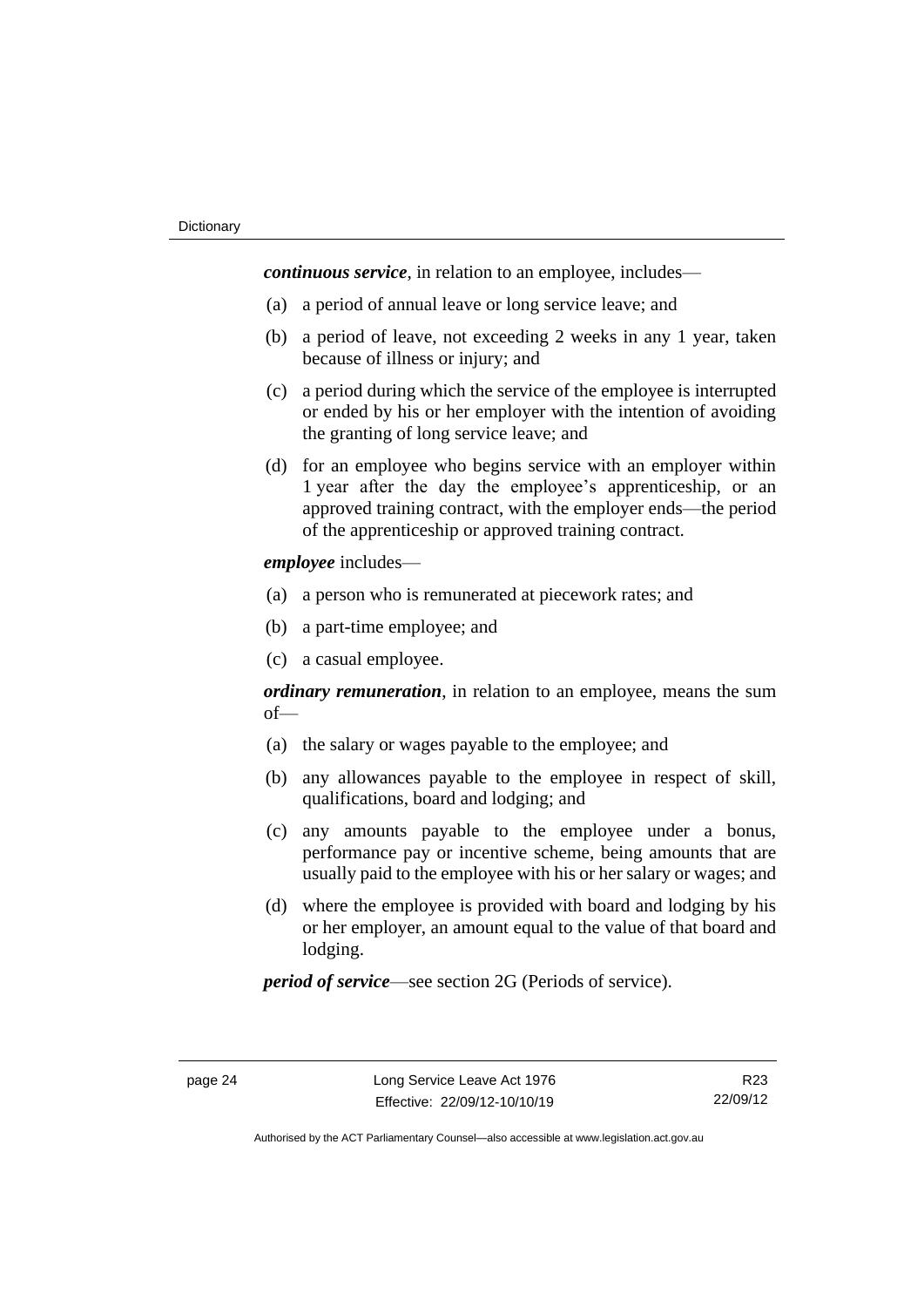*salary or wages* does not include—

- (a) payments in respect of overtime; or
- (b) payments at penalty rates of pay; or
- (c) allowances which, under an award or agreement, are not to be taken into account in determining a rate of remuneration in respect of overtime.

R23 22/09/12 Long Service Leave Act 1976 Effective: 22/09/12-10/10/19

page 25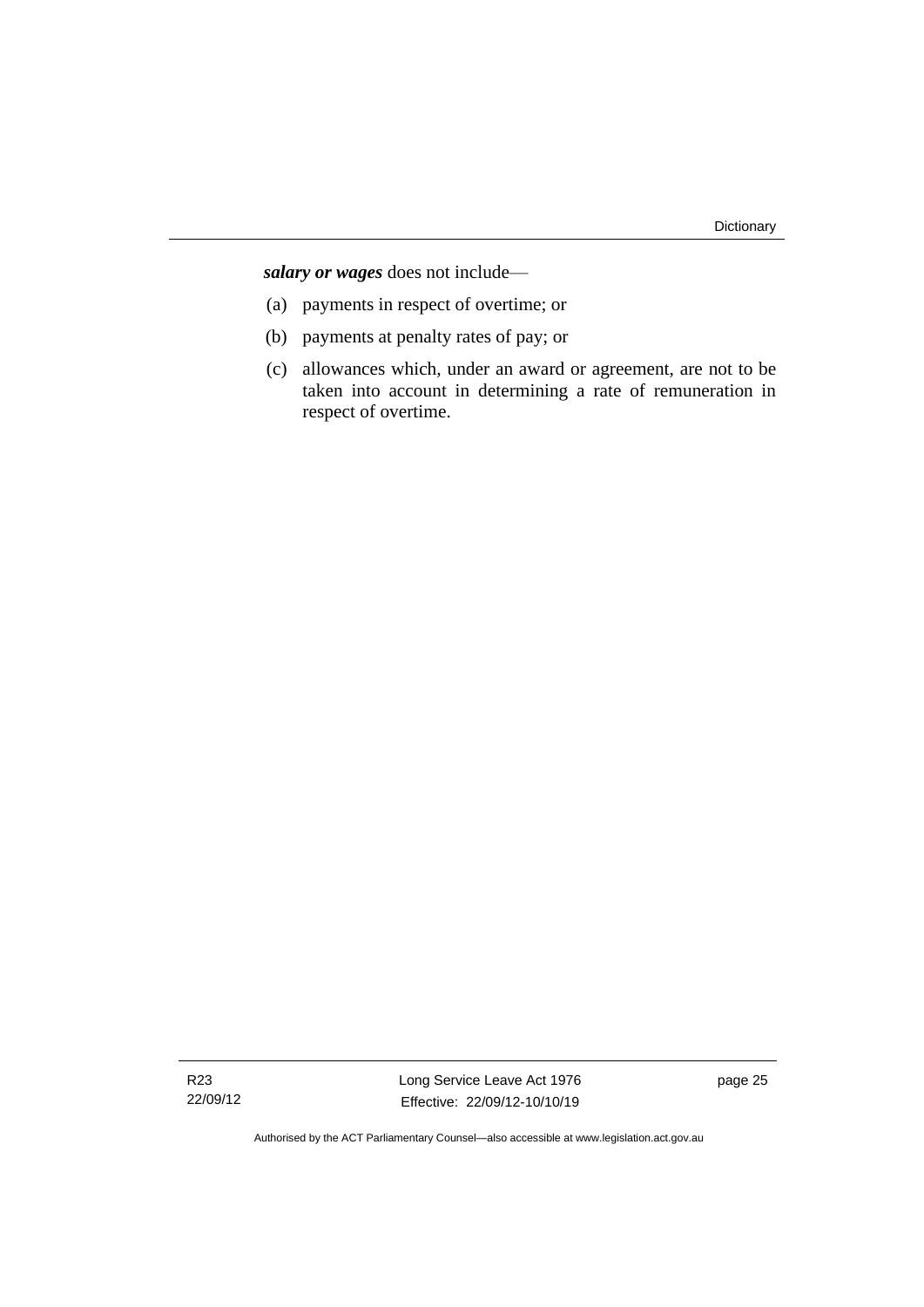1 About the endnotes

# <span id="page-31-1"></span><span id="page-31-0"></span>**Endnotes**

# **1 About the endnotes**

Amending and modifying laws are annotated in the legislation history and the amendment history. Current modifications are not included in the republished law but are set out in the endnotes.

Not all editorial amendments made under the *[Legislation Act 2001](http://www.legislation.act.gov.au/a/2001-14)*, part 11.3 are annotated in the amendment history. Full details of any amendments can be obtained from the Parliamentary Counsel's Office.

Uncommenced amending laws are not included in the republished law. The details of these laws are underlined in the legislation history. Uncommenced expiries are underlined in the legislation history and amendment history.

If all the provisions of the law have been renumbered, a table of renumbered provisions gives details of previous and current numbering.

The endnotes also include a table of earlier republications.

| $A = Act$                                    | $NI =$ Notifiable instrument              |
|----------------------------------------------|-------------------------------------------|
| $AF =$ Approved form                         | $o = order$                               |
| $am = amended$                               | $om = omitted/report$                     |
| $amdt = amendment$                           | $ord = ordinance$                         |
| $AR = Assembly resolution$                   | $orig = original$                         |
| $ch = chapter$                               | $par = paragraph/subparagraph$            |
| $CN =$ Commencement notice                   | $pres = present$                          |
| $def = definition$                           | $prev = previous$                         |
| $DI = Disallowable instrument$               | $(\text{prev}) = \text{previously}$       |
| $dict = dictionary$                          | $pt = part$                               |
| $disallowed = disallowed by the Legislative$ | $r = rule/subrule$                        |
| Assembly                                     | $reloc = relocated$                       |
| $div =$ division                             | $remum = renumbered$                      |
| $exp = expires/expired$                      | $R[X]$ = Republication No                 |
| $Gaz = gazette$                              | $RI = reissue$                            |
| $hdg =$ heading                              | $s = section/subsection$                  |
| $IA = Interpretation Act 1967$               | $sch = schedule$                          |
| $ins = inserted/added$                       | $sdiv = subdivision$                      |
| $LA =$ Legislation Act 2001                  | $SL = Subordinate$ law                    |
| $LR =$ legislation register                  | $sub = substituted$                       |
| $LRA =$ Legislation (Republication) Act 1996 | underlining = whole or part not commenced |
| $mod = modified/modification$                | or to be expired                          |
|                                              |                                           |

## <span id="page-31-2"></span>**2 Abbreviation key**

page 26 Long Service Leave Act 1976 Effective: 22/09/12-10/10/19

R23 22/09/12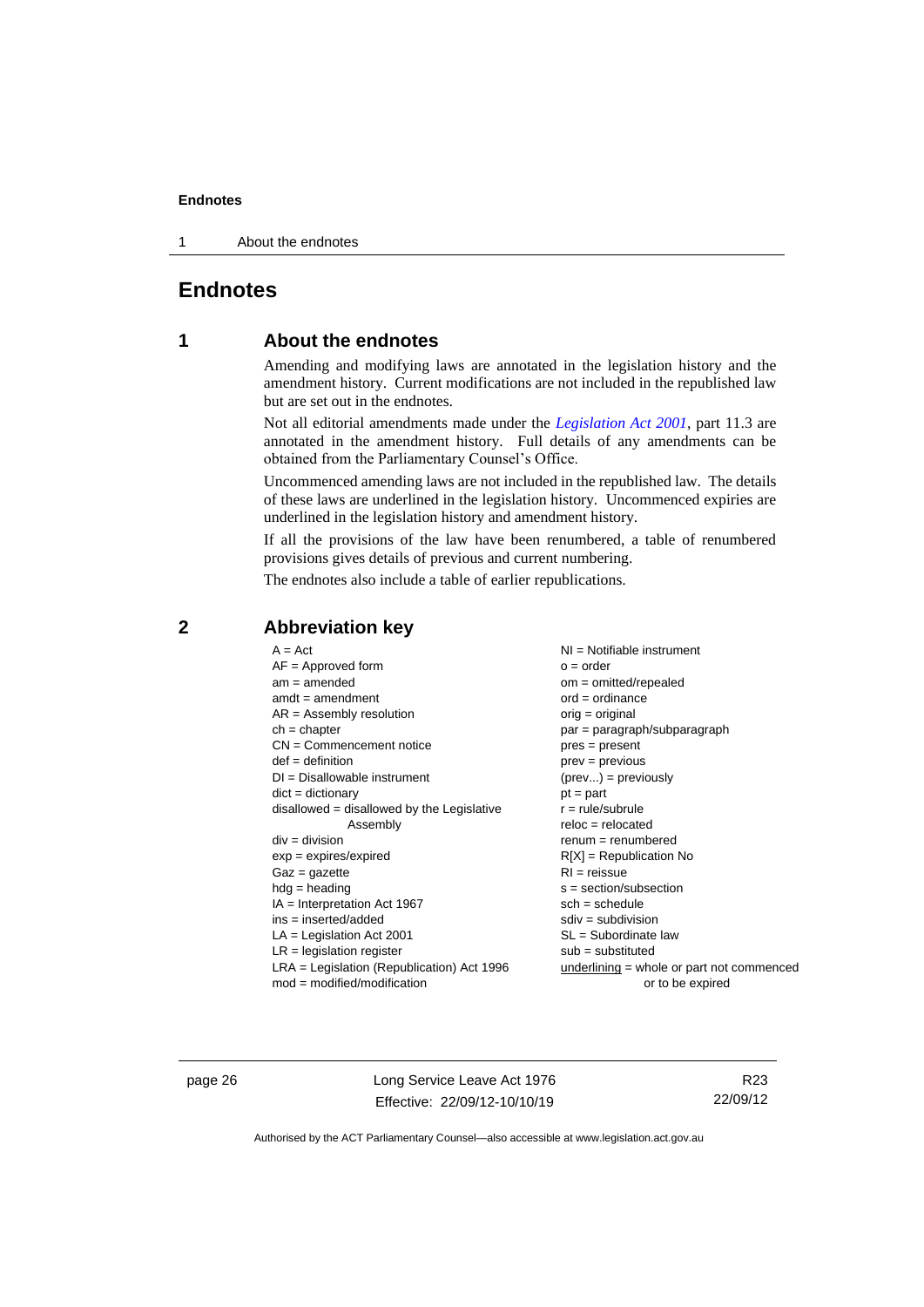### <span id="page-32-0"></span>**3 Legislation history**

This Act was originally a Commonwealth ordinance—the *[Long Service Leave](http://www.legislation.act.gov.au/a/1976-27)  [Ordinance 1976](http://www.legislation.act.gov.au/a/1976-27)* A1976-27 (Cwlth).

The *[Australian Capital Territory \(Self-Government\) Act 1988](http://www.comlaw.gov.au/Series/C2004A03699)* (Cwlth), s 34 (4) converted most former Commonwealth ordinances in force in the ACT into ACT enactments. This allowed the ACT Legislative Assembly to amend and repeal the laws. This Act was converted into an ACT enactment on 11 May 1989 (selfgovernment day).

As with most ordinances in force in the ACT, the name was changed from *Ordinance* to *Act* by the *[Self-Government \(Citation of Laws\) Act 1989](http://www.legislation.act.gov.au/a/alt_ord1989-21/default.asp)* A1989-21, s 5 on 11 May 1989 (self-government day).

Before 11 May 1989, ordinances commenced on their notification day unless otherwise stated (see *[Seat of Government \(Administration\) Act 1910](http://www.comlaw.gov.au/Series/C2004A07446)* (Cwlth), s 12).

#### **Legislation before becoming Territory enactment**

#### **Long Service Leave Act 1976 A1976-27**

notified 16 June 1976 commenced 16 June 1976

as amended by

**[Long Service Leave \(Amendment\) Ordinance 1978](http://www.legislation.act.gov.au/a/1978-20) Ord1978-20** notified 8 August 1978 commenced 8 August 1978

**[Long Service Leave \(Amendment\) Ordinance 1981](http://www.legislation.act.gov.au/a/1981-24) Ord1981-24** notified 10 September 1981

commenced 10 September 1981

**[Ordinances Revision \(Companies Amendments\) Ordinance 1982](http://www.legislation.act.gov.au/ord/1982-38) Ord1982-38 sch 4** notified 30 June 1982

commenced 1 July 1982 (s 2)

#### **[Long Service Leave \(Amendment\) Ordinance 1987](http://www.legislation.act.gov.au/a/1987-73) Ord1987-73**

notified 22 December 1987 commenced 1 January 1988 (s 2)

R23 22/09/12 Long Service Leave Act 1976 Effective: 22/09/12-10/10/19

page 27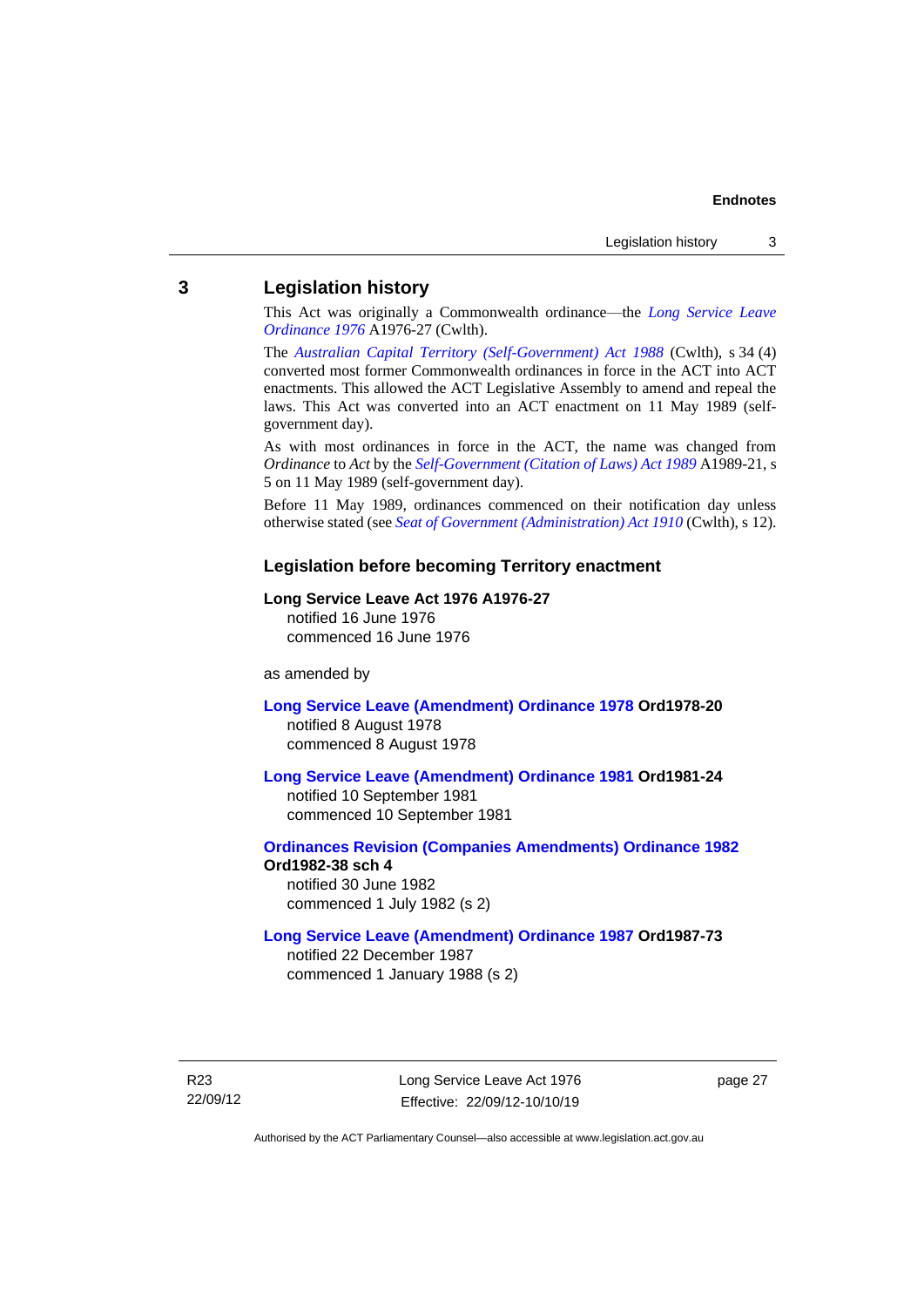3 Legislation history

#### **[Self-Government \(Consequential Amendments\) Ordinance 1989](http://www.legislation.act.gov.au/a/1989-38) Ord1989-38 sch 1**

notified 10 May 1989 (Cwlth Gaz No S160) s 1, s 2 commenced 10 May 1989 (s 2 (1)) sch 1 commenced 11 May 1989 (s 2 (2) and see Cwlth Gaz 1989 No S164)

#### **Legislation after becoming Territory enactment**

#### **[Statute Law Revision \(Miscellaneous Provisions\) Act 1993](http://www.legislation.act.gov.au/a/1993-1) A1993-1 sch 1**

notified 1 March 1993 [\(Gaz 1993 No S23\)](http://www.legislation.act.gov.au/gaz/1993-S23/default.asp) sch 1 commenced 1 March 1993

#### **[Statute Law Revision \(Penalties\) Act 1994](http://www.legislation.act.gov.au/a/1994-81) A1994-81 sch**

notified 29 November 1994 [\(Gaz 1994 No S253\)](http://www.legislation.act.gov.au/gaz/1994-S253/default.asp) s 1, s 2 commenced 29 November 1994 (s 2 (1)) sch commenced 29 November 1994 (s 2 (2) and see [Gaz 1994 No](http://www.legislation.act.gov.au/gaz/1994-S269/default.asp)  [S269\)](http://www.legislation.act.gov.au/gaz/1994-S269/default.asp)

#### **[Statutory Offices \(Miscellaneous Provisions\) Act 1994](http://www.legislation.act.gov.au/a/1994-97) A1994-97 sch pt 1**

notified 15 December 1994 [\(Gaz 1994 No S280\)](http://www.legislation.act.gov.au/gaz/1994-S280/default.asp) s 1, s 2 commenced 15 December 1994 (s 2 (1)) sch pt 1 commenced 15 December 1994 (s 2 (2) and Gaz 1994 No [S293\)](http://www.legislation.act.gov.au/gaz/1994-S293/default.asp)

#### **[Statute Law Revision Act 1995](http://www.legislation.act.gov.au/a/1995-46) A1995-46 sch**

notified 18 December 1995 [\(Gaz 1995 No S306\)](http://www.legislation.act.gov.au/gaz/1995-S306/default.asp) sch commenced 18 December 1995 (s 2)

#### **[Long Service Leave \(Amendment\) Act 1997](http://www.legislation.act.gov.au/a/1997-68) A1997-68**

notified 9 October 1997 [\(Gaz 1997 No S300\)](http://www.legislation.act.gov.au/gaz/1997-S300/default.asp) ss 1-3 commenced 9 October 1997 (s 2 (1)) remainder commenced 17 December 1997 (s 2 (2) and [Gaz 1997](http://www.legislation.act.gov.au/gaz/1997-S416/default.asp)  No [S416\)](http://www.legislation.act.gov.au/gaz/1997-S416/default.asp)

#### **[Long Service Leave \(Cleaning, Building and Property Services\)](http://www.legislation.act.gov.au/a/1999-85)  Act [1999](http://www.legislation.act.gov.au/a/1999-85) A1989-85 s 69**

notified 23 December 1999 [\(Gaz 1999 No S65\)](http://www.legislation.act.gov.au/gaz/1999-S65/default.asp) pt 1, pt 2 commenced 23 December 1999 (s 2 (1)) s 69 commenced 23 June 2000 (s 2 (3))

page 28 Long Service Leave Act 1976 Effective: 22/09/12-10/10/19

R23 22/09/12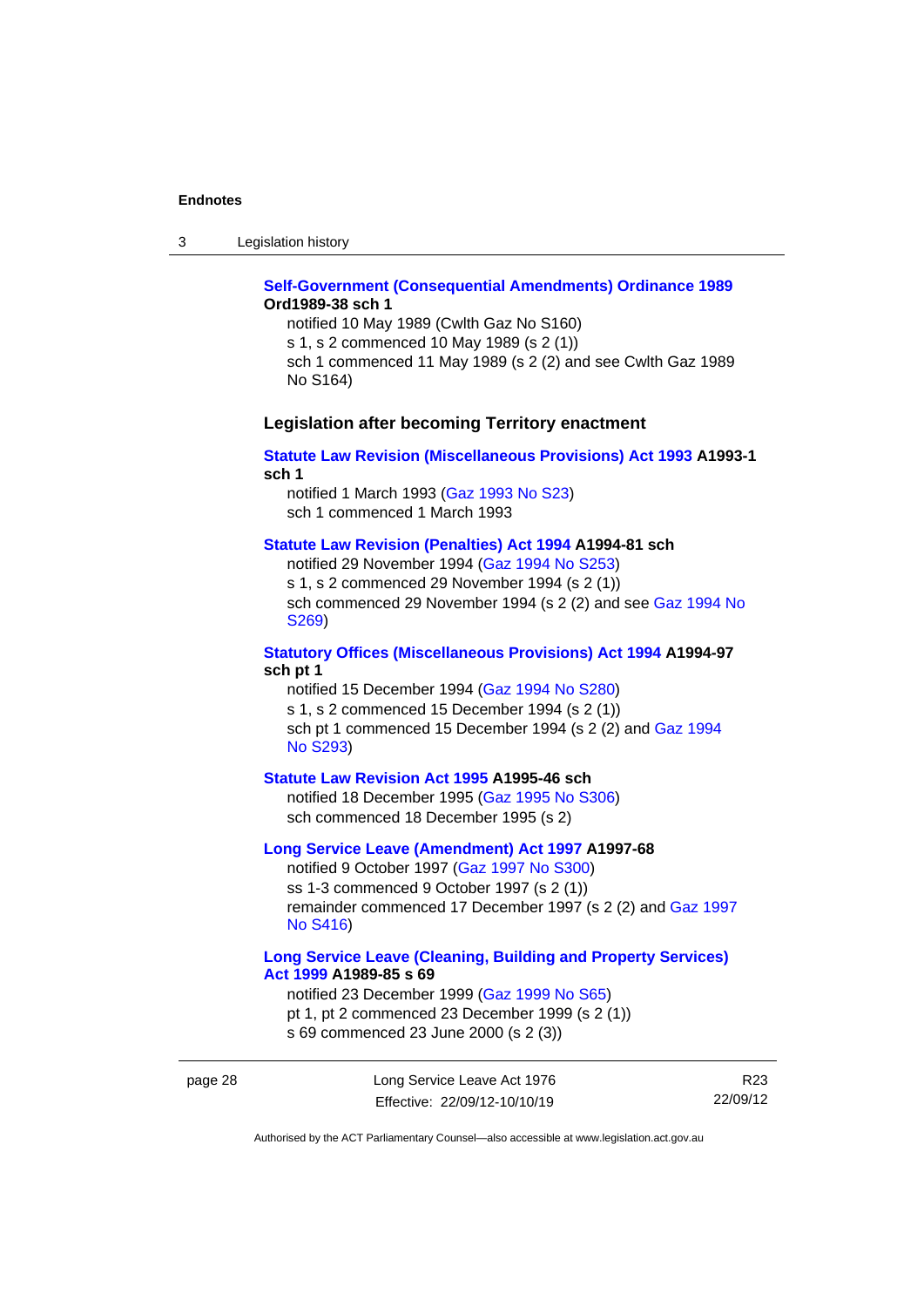|                             | Legislation (Consequential Amendments) Act 2001 A2001-44 pt 229<br>notified 26 July 2001 (Gaz 2001 No 30)<br>s 1, s 2 commenced 26 July 2001 (IA s 10B)<br>pt 229 commenced 12 September 2001 (s 2 and see Gaz 2001<br><b>No S65)</b>           |  |
|-----------------------------|-------------------------------------------------------------------------------------------------------------------------------------------------------------------------------------------------------------------------------------------------|--|
|                             | Statute Law Amendment Act 2001 (No 2) 2001 No 56 pt 3.35<br>notified 5 September 2001 (Gaz 2001 No S65)<br>amdts commenced 5 September 2001 (s 2 (1))                                                                                           |  |
|                             | Vocational Education and Training Act 2003 A2003-37 sch 2 pt 2.5<br>notified LR 8 September 2003<br>s 1, s 2 commenced 8 September 2003 (LA s 75 (1))<br>sch 2 pt 2.5 commenced 1 November 2003 (s 2)                                           |  |
|                             | Long Service Leave Legislation Amendment Act 2003 A2003-45 pt 2<br>notified LR 2 October 2003<br>s 1, s 2 commenced 2 October 2003 (LA s 75 (1))<br>pt 2 commenced 3 October 2003 (s 2)                                                         |  |
|                             | <b>Criminal Code (Theft, Fraud, Bribery and Related Offences)</b><br>Amendment Act 2004 A2004-15 sch 2 pt 2.52<br>notified LR 26 March 2004<br>s 1, s 2 commenced 26 March 2004 (LA s 75 (1))<br>sch 2 pt 2.52 commenced 9 April 2004 (s 2 (1)) |  |
|                             | Long Service Leave Amendment Act 2005 A2005-22<br>notified LR 12 May 2005<br>s 1, s 2 commenced 12 May 2005 (LA s 75 (1))<br>ss 3-12, sch 1 commenced 13 May 2005 (s 2 and CN2005-5)<br>remainder commenced 20 May 2005 (s 2 and CN2005-7)      |  |
|                             | <b>Occupational Health and Safety Legislation Amendment Act 2005</b><br>A2005-38 s 5<br>notified LR 30 August 2005<br>s 1, s 2 commenced 30 August 2005 (LA s 75 (1))<br>s 5 commenced 31 August 2005 (s 2)                                     |  |
|                             | Statute Law Amendment Act 2007 A2007-3 sch 3 pt 3.63<br>notified LR 22 March 2007<br>s 1, s 2 taken to have commenced 1 July 2006 (LA s 75 (2))<br>sch 3 pt 3.63 commenced 12 April 2007 (s 2 (1))                                              |  |
| R <sub>23</sub><br>22/09/12 | Long Service Leave Act 1976<br>page 29<br>Effective: 22/09/12-10/10/19                                                                                                                                                                          |  |

Authorised by the ACT Parliamentary Counsel—also accessible at www.legislation.act.gov.au

Effective: 22/09/12-10/10/19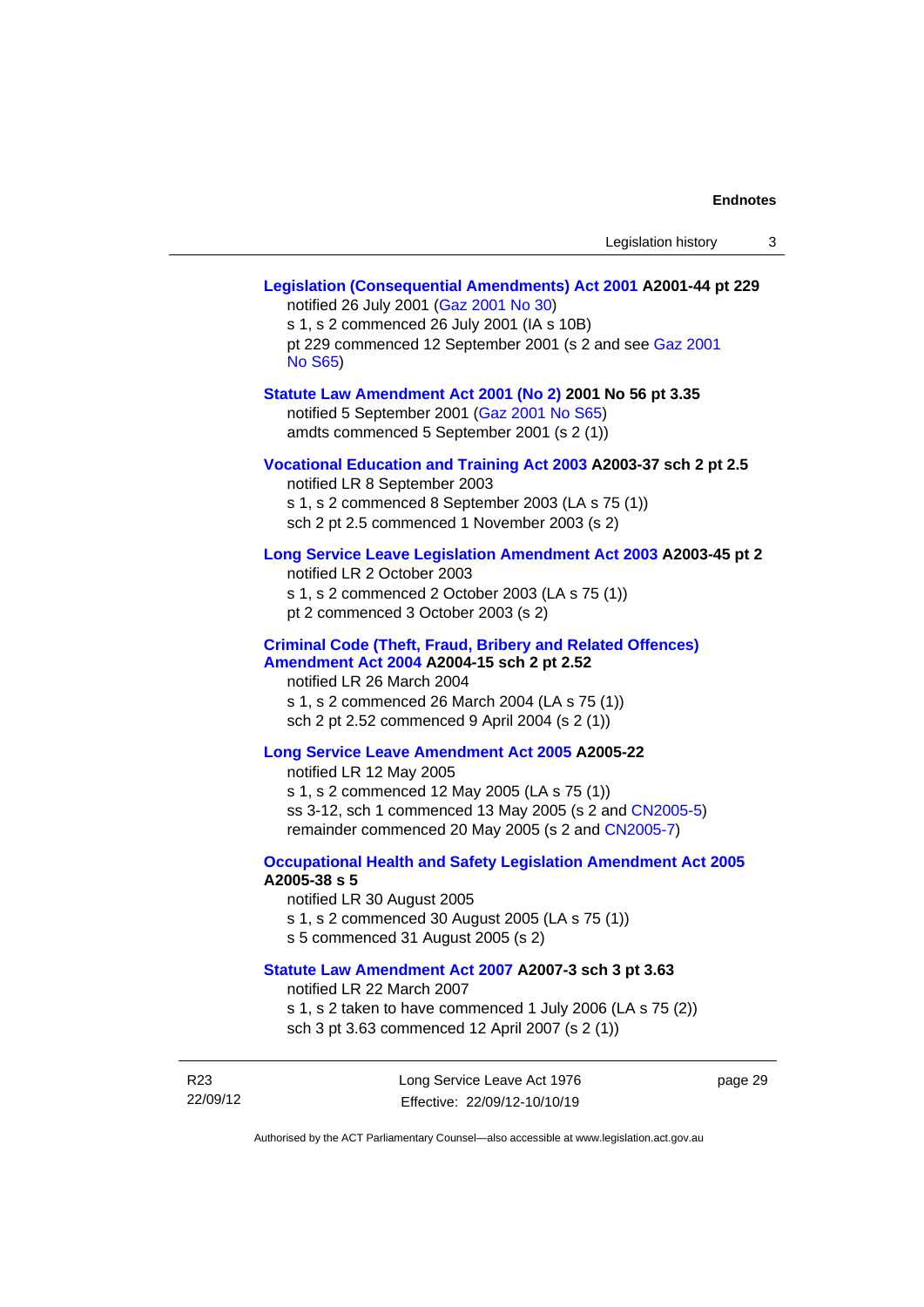| Legislation history<br>-3 |
|---------------------------|
|---------------------------|

#### **[Training and Tertiary Education Legislation Amendment Act 2007](http://www.legislation.act.gov.au/a/2007-12) A2007-12 sch 1 pt 1.9**

notified LR 13 June 2007 s 1, s 2 commenced 13 June 2007 (LA s 75 (1)) sch 1 pt 1.9 commenced 1 July 2007 (s 2 and [CN2007-3\)](http://www.legislation.act.gov.au/cn/2007-3/default.asp)

#### **[ACT Civil and Administrative Tribunal Legislation Amendment](http://www.legislation.act.gov.au/a/2008-37)  Act [2008 \(No](http://www.legislation.act.gov.au/a/2008-37) 2) A2008-37 sch 1 pt 1.71**

notified LR 4 September 2008

s 1, s 2 commenced 4 September 2008 (LA s 75 (1))

sch 1 pt 1.71 commenced 2 February 2009 (s 2 (1) and see [ACT Civil](http://www.legislation.act.gov.au/a/2008-35)  [and Administrative Tribunal Act 2008](http://www.legislation.act.gov.au/a/2008-35) A2008-35, s 2 (1) an[d CN2009-2\)](http://www.legislation.act.gov.au/cn/2009-2/default.asp)

#### **[Long Service Leave Legislation Amendment Act 2008](http://www.legislation.act.gov.au/a/2008-43) A2008-43**

notified LR 9 September 2008

s 1, s 2 commenced 9 September 2008 (LA s 75 (1)) remainder commenced 10 September 2008 (s 2)

#### **[Long Service Leave \(Portable Schemes\) Act 2009](http://www.legislation.act.gov.au/a/2009-25) A2009-25 sch 4 pt 4.2**

notified LR 8 September 2009

s 1, s 2 commenced 8 September 2009 (LA s 75 (1))

sch 4 pt 4.2 commenced 1 January 2010 (s 2)

# **[Administrative \(One ACT Public Service Miscellaneous Amendments\)](http://www.legislation.act.gov.au/a/2011-22)**

**Act [2011](http://www.legislation.act.gov.au/a/2011-22) A2011-22 sch 1 pt 1.96**

notified LR 30 June 2011 s 1, s 2 commenced 30 June 2011 (LA s 75 (1)) sch 1 pt 1.96 commenced 1 July 2011 (s 2 (1))

#### **[Statute Law Amendment Act 2011 \(No 2\)](http://www.legislation.act.gov.au/a/2011-28) A2011-28 sch 3 pt 3.25**

notified LR 31 August 2011 s 1, s 2 commenced 31 August 2011 (LA s 75 (1)) sch 3 pt 3.25 commenced 21 September 2011 (s 2 (1))

page 30 Long Service Leave Act 1976 Effective: 22/09/12-10/10/19

R23 22/09/12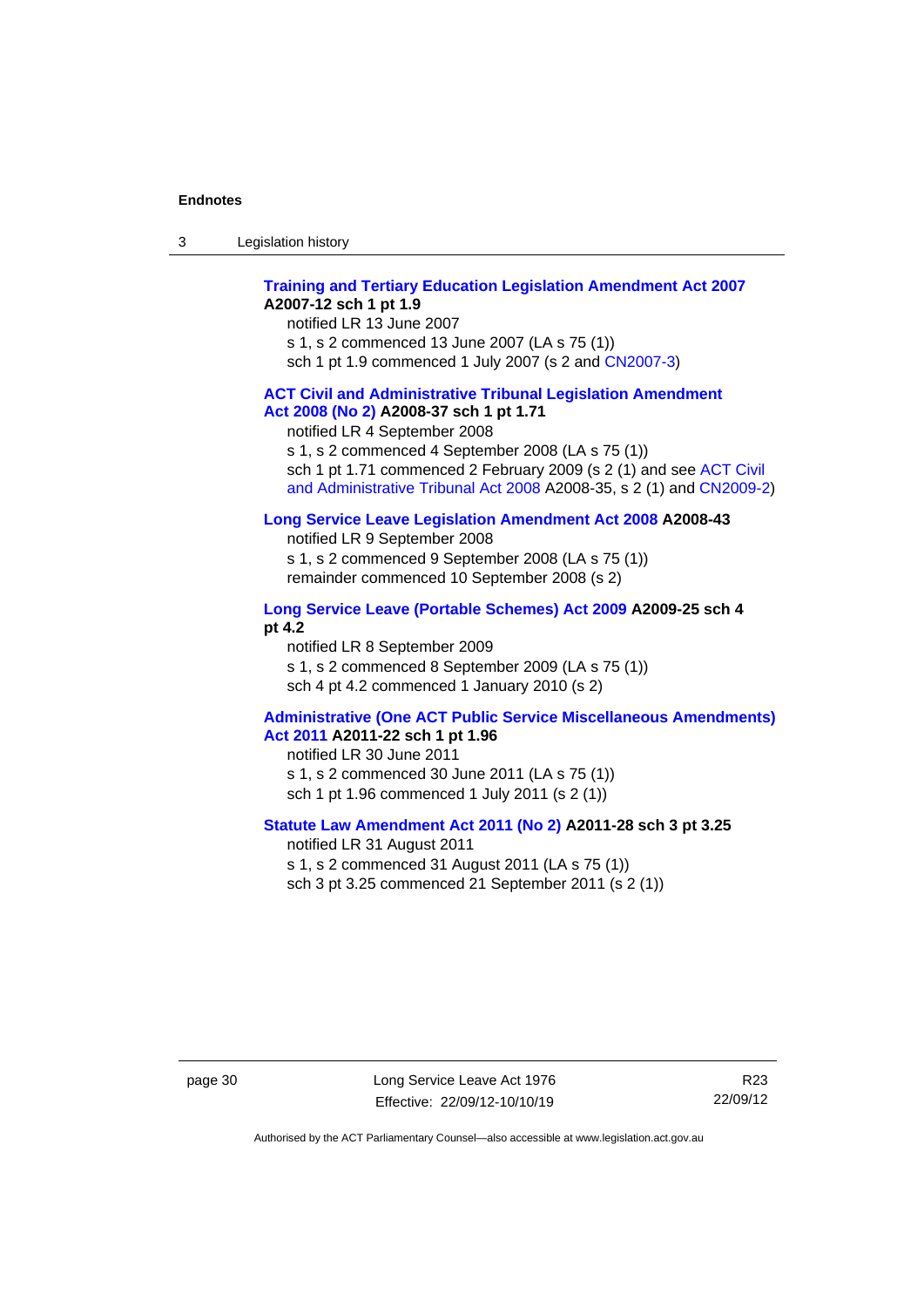# <span id="page-36-0"></span>**4 Amendment history**

| Preliminary<br>pt 1 hdg               | ins A2005-22 s 4                                                                                                                                                                                                                                                                                                                                                                                                                                                                                                                                                                                                                     |
|---------------------------------------|--------------------------------------------------------------------------------------------------------------------------------------------------------------------------------------------------------------------------------------------------------------------------------------------------------------------------------------------------------------------------------------------------------------------------------------------------------------------------------------------------------------------------------------------------------------------------------------------------------------------------------------|
| Name of Act<br>s 1                    | sub A2005-22 s 4                                                                                                                                                                                                                                                                                                                                                                                                                                                                                                                                                                                                                     |
| <b>Dictionary</b><br>s 2              | am Ord1981-24 s 2; Ord1987-73 s 4; A1997-68 s 4; A1999-85<br>s 69; ss renum R6 LA<br>defs reloc to dict A2005-22 s 6<br>s 2 remainder om A2005-22 s 7<br>pres s 2 ins A2005-22 s 7<br>def approved training agreement ins A1997-68 s 4<br>om A2003-37 amdt 2.10<br>def associated company am Ord1982-38 sch 4; A1995-46<br>sch; A1997-68 s 4<br>om A2005-22 s 5<br>def award holiday om A2005-22 s 5<br>def continuous service am A1997-68 s 4; A2003-37<br>amdt 2.12<br>om A2005-22 s 5<br>def minimum retiring age am Ord1987-73 s 4<br>om A2005-22 s 5<br>def <i>training agreement</i> ins A1997-68 s 4<br>om A2003-37 amdt 2.14 |
| <b>Notes</b><br>s 2A                  | ins A2005-22 s 7                                                                                                                                                                                                                                                                                                                                                                                                                                                                                                                                                                                                                     |
| s 2B                                  | Offences against Act-application of Criminal Code etc<br>ins A2005-22 amdt 1.1                                                                                                                                                                                                                                                                                                                                                                                                                                                                                                                                                       |
| <b>Important concepts</b><br>pt 2 hdg | ins A2005-22 s 7                                                                                                                                                                                                                                                                                                                                                                                                                                                                                                                                                                                                                     |
| s 2C                                  | <b>Commission recipients may be employees</b><br>ins A2005-22 s 7                                                                                                                                                                                                                                                                                                                                                                                                                                                                                                                                                                    |
| s 2D                                  | Benefits under this Act and LSL (BCI) Act<br>ins A2005-22 s 7<br>am A2008-43 s 4; A2009-25 amdt 4.3                                                                                                                                                                                                                                                                                                                                                                                                                                                                                                                                  |
| s 2E                                  | Benefits under this Act and LSL (CCI) Act<br>ins A2005-22 s 7<br>am A2008-43 s 5; A2009-25 amdt 4.4                                                                                                                                                                                                                                                                                                                                                                                                                                                                                                                                  |
| s 2FA                                 | Benefits under this Act and LSL (PS) Act<br>ins A2009-25 amdt 4.5                                                                                                                                                                                                                                                                                                                                                                                                                                                                                                                                                                    |
|                                       |                                                                                                                                                                                                                                                                                                                                                                                                                                                                                                                                                                                                                                      |

R23 22/09/12 Long Service Leave Act 1976 Effective: 22/09/12-10/10/19

page 31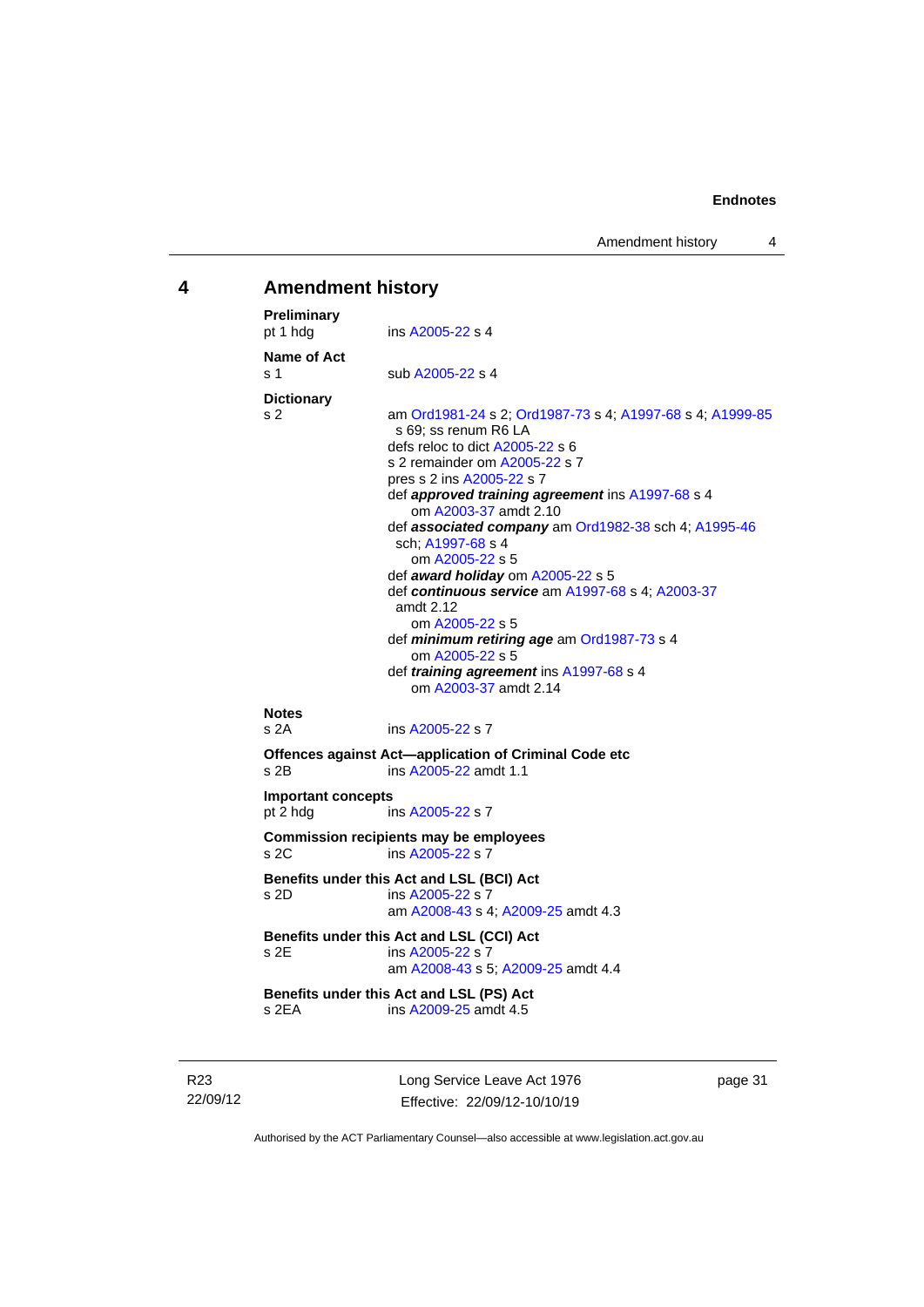```
4 Amendment history
```

```
Working out remuneration—employee also receives commission
 A2005-22 s 7
Periods of service
s 2G ins A2005-22 s 7
               am A2005-38 s 5
Entitlement to long service leave
s 3 sub Ord1987-73 s 5
                am A1997-68 s 5
                sub A2005-22 s 8
                am A2008-43 s 6
Amount of long service leave
 Ord1987-73; A2005-22 s 8
Entitlement to payment in lieu of payment
s 5 am Ord1978-20
                om Ord1987-73 s 5
Grant of leave
s 6 am Ord1978-20; A1994-81 sch; A1997-68 s 6
                sub A2005-22 amdt 1.2
                am A2008-43 s 7, s 8
Payment for leave
 A1997-68 s 7
Manner of payment for leave
s 8 am Ord1978-20; A1994-81 sch; A1997-68 s 8; ss renum 
                 R6 LA; A2005-22 amdt 1.3; ss renum R10 LA (see A2005-22
                 amdt 1.4)
Public holidays not to count as leave<br>s 9 sub A2003-45 s 4
                 A2003-45 s 4
                am A2011-28 amdt 3.165
Continuity of service in certain cases
 Ord1987-73 s 6
Pay in lieu of long service leave
 Ord1987-73 s 7
                am A1997-68 s 9; A2008-43 s 9
Pay for ineligible service after 7 years<br>s 11B hdg sub A2005-22 s 9
                 A2005-22 s 9
 Ord1987-73 s 7
                am A1997-68 s 10
                om A2008-43 s 10
```
page 32 Long Service Leave Act 1976 Effective: 22/09/12-10/10/19

R23 22/09/12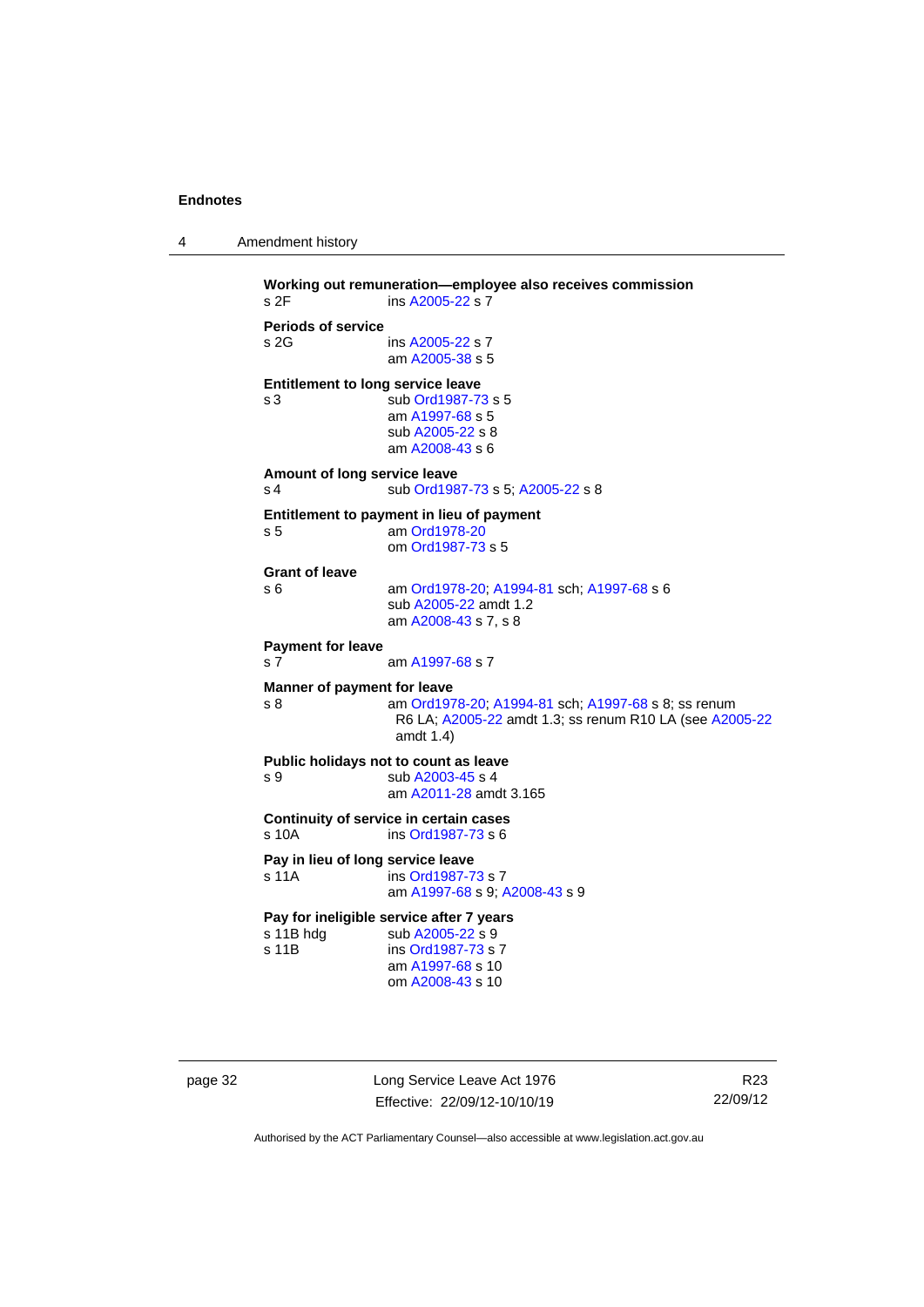**Pro rata long service leave entitlement**<br>s 11C ins Ord1987-73 s 7 ins [Ord1987-73](http://www.legislation.act.gov.au/a/1987-73) s 7 am [A1997-68](http://www.legislation.act.gov.au/a/1997-68) s 11[; A2003-45](http://www.legislation.act.gov.au/a/2003-45) s 5; [A2005-22](http://www.legislation.act.gov.au/a/2005-22) s 10[; A2011-28](http://www.legislation.act.gov.au/a/2011-28) amdt 3.166 **Calculation of ordinary remuneration** s 11D ins [Ord1987-73](http://www.legislation.act.gov.au/a/1987-73) s 7 am [A1997-68](http://www.legislation.act.gov.au/a/1997-68) s 12 **Long service leave records** s 12 am [Ord1978-20;](http://www.legislation.act.gov.au/a/1978-20) [A1994-81](http://www.legislation.act.gov.au/a/1994-81) sch[; A1997-68](http://www.legislation.act.gov.au/a/1997-68) s 13; pars renum R6 LA sub [A2005-22](http://www.legislation.act.gov.au/a/2005-22) amdt 1.5 **Administration and enforcement** pt 3 hdg ins [A2005-22](http://www.legislation.act.gov.au/a/2005-22) s 11 **Registrar of long service leave** s 13 sub [A1994-97](http://www.legislation.act.gov.au/a/1994-97) sch pt 1; [A1997-68](http://www.legislation.act.gov.au/a/1997-68) s 13 am [A2001-44](http://www.legislation.act.gov.au/a/2001-44) amdt 1.2680, amdt 1.2681 sub [A2005-22](http://www.legislation.act.gov.au/a/2005-22) s 11 (3)-(5) exp 13 May 2006 (s 13 (5)) am [A2011-22](http://www.legislation.act.gov.au/a/2011-22) amdt 1.296 **Appointment of authorised officers** s 13A ins [A1997-68](http://www.legislation.act.gov.au/a/1997-68) s 14 sub [A2005-22](http://www.legislation.act.gov.au/a/2005-22) s 11 (2)-(4) exp 13 May 2006 (s 13A (4)) am [A2011-22](http://www.legislation.act.gov.au/a/2011-22) amdt 1.296 **Identity cards**  $ins A1997-68 s 14$  $ins A1997-68 s 14$  $ins A1997-68 s 14$ sub [A2005-22](http://www.legislation.act.gov.au/a/2005-22) amdt 1.6 (5)-(7) exp 13 May 2005 (s 13B (7)) am [A2011-22](http://www.legislation.act.gov.au/a/2011-22) amdt 1.296 **Powers of entry of authorised officers** s 13C ins [A1997-68](http://www.legislation.act.gov.au/a/1997-68) s 14 **Complaints** ins [A1997-68](http://www.legislation.act.gov.au/a/1997-68) s 14 am [A2001-44](http://www.legislation.act.gov.au/a/2001-44) amdts 1.2682-1.2685[; A2007-3](http://www.legislation.act.gov.au/a/2007-3) amdt 3.350 **Notice to comply with Act** s 13E ins [A1997-68](http://www.legislation.act.gov.au/a/1997-68) s 14 sub [A2005-22](http://www.legislation.act.gov.au/a/2005-22) amdt 1.7 **Internal review by registrar** s 13F ins [A1997-68](http://www.legislation.act.gov.au/a/1997-68) s 14 sub [A2008-37](http://www.legislation.act.gov.au/a/2008-37) amdt 1.308

R23 22/09/12 Long Service Leave Act 1976 Effective: 22/09/12-10/10/19

page 33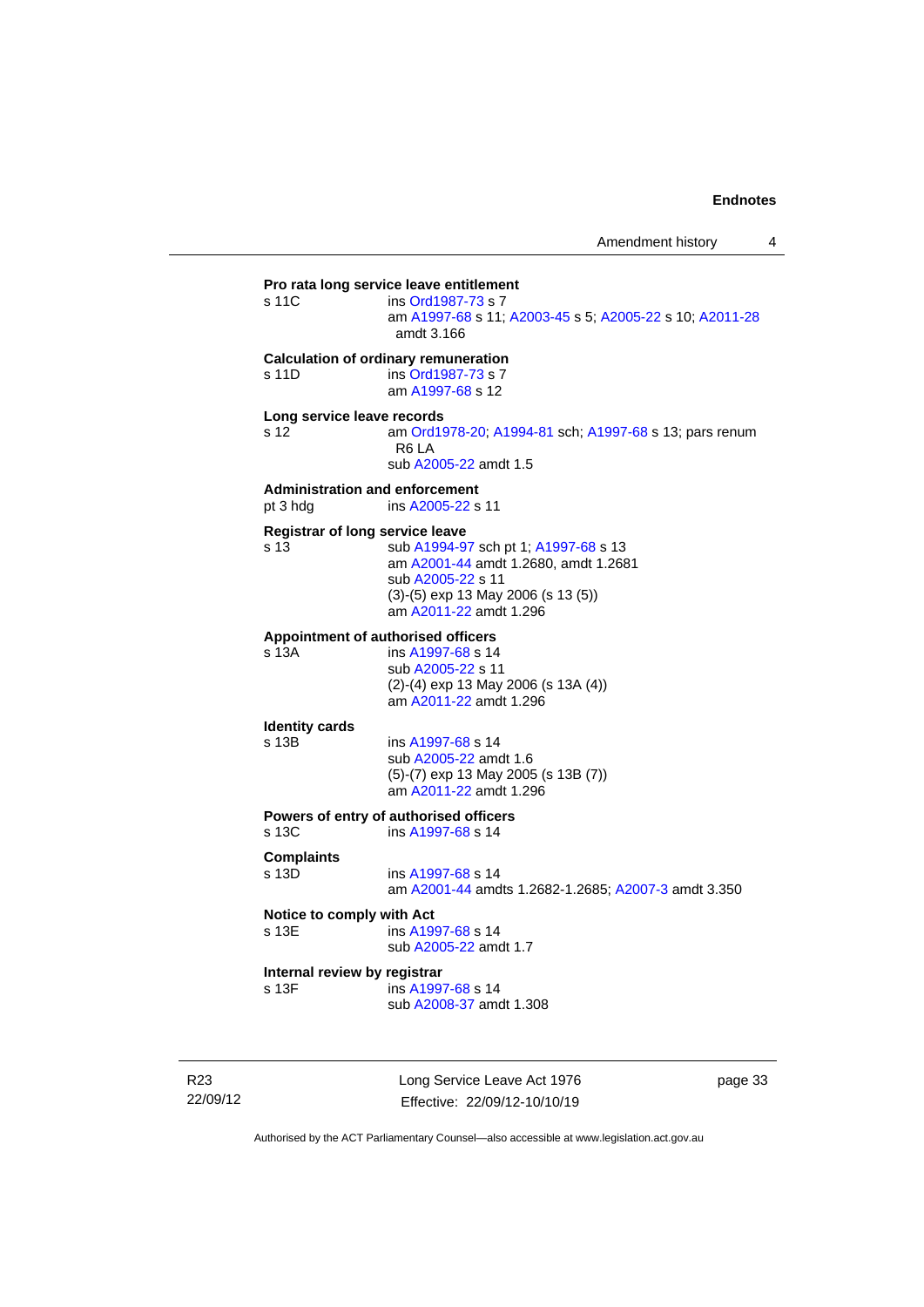4 Amendment history

|         | <b>Review by ACAT</b><br>s 13G                    | ins A1997-68 s 14<br>sub A2008-37 amdt 1.308                                                                                                                                                                                                                                                                |                             |
|---------|---------------------------------------------------|-------------------------------------------------------------------------------------------------------------------------------------------------------------------------------------------------------------------------------------------------------------------------------------------------------------|-----------------------------|
|         | s 13H hdg<br>s 13H                                | Failing to comply with requirement of authorised officer<br>sub A2004-15 amdt 2.113<br>ins A1997-68 s 14<br>am A2004-15 amdt 2.114, amdt 2.115<br>om A2005-22 amdt 1.8                                                                                                                                      |                             |
|         | Liability<br>s 13J                                | ins A1997-68 s 14<br>am A2001-44 amdt 1.2686, amdt 1.2687<br>sub A2007-3 amdt 3.351                                                                                                                                                                                                                         |                             |
|         | Delegation by registrar<br>s 13K                  | ins A1997-68 s 14<br>sub A2007-3 amdt 3.352                                                                                                                                                                                                                                                                 |                             |
|         | <b>Miscellaneous</b><br>pt 4 hdg                  | ins A2005-22 s 12                                                                                                                                                                                                                                                                                           |                             |
|         | <b>Offence</b><br>s 15                            | om Ord1978-20                                                                                                                                                                                                                                                                                               |                             |
|         | <b>Application of Act</b><br>s 16                 | am A2005-22 s 13<br>exp 20 May 2005 (s 16 (5))                                                                                                                                                                                                                                                              |                             |
|         | <b>Approved forms</b><br>s 17                     | om A1993-1 sch 1<br>ins A2001-44 amdt 1.2688<br>am A2007-3 amdt 3.353; A2011-28 amdt 3.167                                                                                                                                                                                                                  |                             |
|         | <b>Regulation-making power</b><br>s 18            | am Ord1989-38 sch 1<br>sub A1997-68 s 15; A2001-44 amdt 1.2688                                                                                                                                                                                                                                              |                             |
|         | <b>Transitional-Fair Work Act (Cwlth)</b><br>s 19 | ins A2011-28 amdt 3.168<br>exp 21 September 2012 (s 19 (3))                                                                                                                                                                                                                                                 |                             |
|         | <b>Dictionary</b><br>dict                         | ins A2005-22 s 14<br>am A2008-37 amdt 1.309; A2011-22 amdt 1.297; A2011-28<br>amdt 3.169<br>def <i>agreement</i> am A1997-68 s 4<br>reloc from s 2 A2005-22 s 6<br>sub A2011-28 amdt 3.170<br>def approved training contract ins A2003-37 amdt 2.11<br>reloc from s 2 A2005-22 s 6<br>am A2007-12 amdt 1.14 |                             |
| page 34 |                                                   | Long Service Leave Act 1976<br>Effective: 22/09/12-10/10/19                                                                                                                                                                                                                                                 | R <sub>23</sub><br>22/09/12 |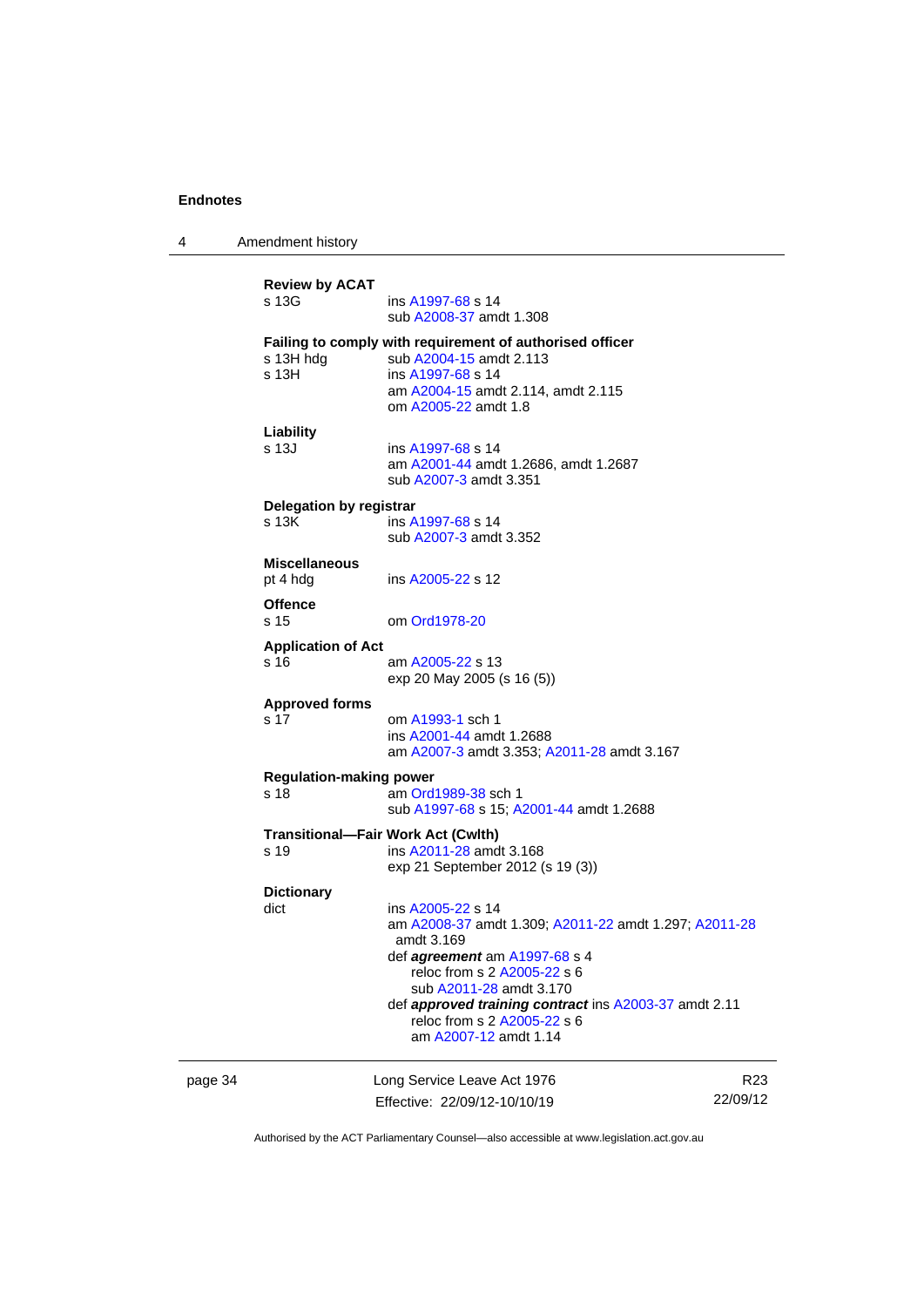def *associated company* ins [A2005-22](http://www.legislation.act.gov.au/a/2005-22) s 14 def *authorised officer* in[s A1997-68](http://www.legislation.act.gov.au/a/1997-68) s 4 reloc from s 2 [A2005-22](http://www.legislation.act.gov.au/a/2005-22) s 6 def *award* a[m A1997-68](http://www.legislation.act.gov.au/a/1997-68) s 4 sub [A2001-56](http://www.legislation.act.gov.au/a/2001-56) amdt 3.445 reloc from s 2 [A2005-22](http://www.legislation.act.gov.au/a/2005-22) s 6 sub [A2011-28](http://www.legislation.act.gov.au/a/2011-28) amdt 3.171 def *award holiday* in[s A2005-22](http://www.legislation.act.gov.au/a/2005-22) s 14 om [A2011-28](http://www.legislation.act.gov.au/a/2011-28) amdt 3.172 def *casual employee* in[s A1997-68](http://www.legislation.act.gov.au/a/1997-68) s 4 reloc from s 2 [A2005-22](http://www.legislation.act.gov.au/a/2005-22) s 6 def *continuous service* in[s A2005-22](http://www.legislation.act.gov.au/a/2005-22) s 14 def *determination* sub [Ord1989-38](http://www.legislation.act.gov.au/a/1989-38) sch 1 reloc from s 2 [A2005-22](http://www.legislation.act.gov.au/a/2005-22) s 6 om [A2011-28](http://www.legislation.act.gov.au/a/2011-28) amdt 3.173 def *employee* sub [Ord1981-24](http://www.legislation.act.gov.au/a/1981-24) s 2l[; A1997-68](http://www.legislation.act.gov.au/a/1997-68) s 4 reloc from s 2 [A2005-22](http://www.legislation.act.gov.au/a/2005-22) s 6 def *minimum retiring age* ins [A2005-22](http://www.legislation.act.gov.au/a/2005-22) s 14 om [A2011-28](http://www.legislation.act.gov.au/a/2011-28) amdt 3.174 def *ordinary remuneration* a[m A1997-68](http://www.legislation.act.gov.au/a/1997-68) s 4 reloc from s 2 [A2005-22](http://www.legislation.act.gov.au/a/2005-22) s 6 def *period of service* in[s A2005-22](http://www.legislation.act.gov.au/a/2005-22) s 14 def *salary or wages* reloc from s 2 [A2005-22](http://www.legislation.act.gov.au/a/2005-22) s 6 def *trainee* ins [A1997-68](http://www.legislation.act.gov.au/a/1997-68) s 4 am [A2003-37](http://www.legislation.act.gov.au/a/2003-37) amdt 2.13 reloc from s 2 [A2005-22](http://www.legislation.act.gov.au/a/2005-22) s 6 om [A2011-28](http://www.legislation.act.gov.au/a/2011-28) amdt 3.175

R23 22/09/12 Long Service Leave Act 1976 Effective: 22/09/12-10/10/19

page 35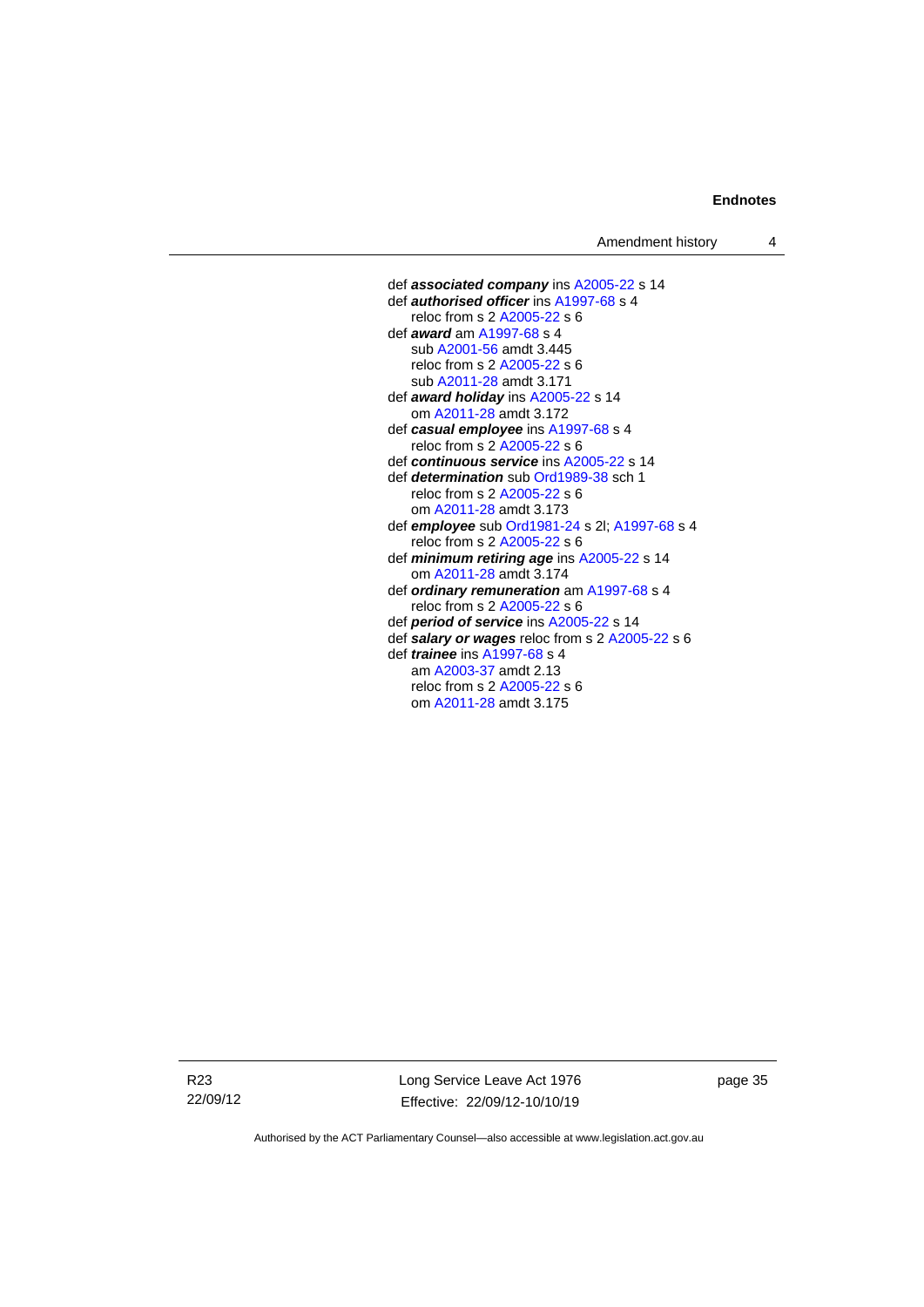5 Earlier republications

# <span id="page-41-0"></span>**5 Earlier republications**

Some earlier republications were not numbered. The number in column 1 refers to the publication order.

Since 12 September 2001 every authorised republication has been published in electronic pdf format on the ACT legislation register. A selection of authorised republications have also been published in printed format. These republications are marked with an asterisk (\*) in column 1. Electronic and printed versions of an authorised republication are identical.

| <b>Republication No</b> | <b>Amendments to</b> | <b>Republication date</b> |
|-------------------------|----------------------|---------------------------|
| 1                       | Ord1989-38           | 31 May 1991               |
| $\overline{2}$          | A1993-1              | 31 August 1993            |
| 3                       | A1994-97             | 31 January 1995           |
| 4                       | A1995-46             | 30 November 1996          |
| 5                       | A1997-68             | 31 December 1997          |
| $6*$                    | A2001-56             | 23 January 2002           |
| 7                       | A2003-45             | 3 October 2003            |
| 8                       | A2003-45             | 1 November 2003           |
| 9                       | A2004-15             | 9 April 2004              |
| $10(RI)$ †              | A2005-22             | 18 May 2005               |
| 11 $(RI)$ †             | A2005-22             | 19 May 2005               |
| 12                      | A2005-22             | 20 May 2005               |
| 13                      | A2005-22             | 21 May 2005               |
| $14*$                   | A2005-38             | 31 August 2005            |
| 15                      | A2005-38             | 14 May 2006               |
| 16                      | A2007-3              | 12 April 2007             |
| 17                      | A2007-12             | 1 July 2007               |
| 18                      | A2008-43             | 10 September 2008         |
| $19*$                   | A2008-43             | 2 February 2009           |
| 20                      | A2009-25             | 1 January 2010            |

page 36 Long Service Leave Act 1976 Effective: 22/09/12-10/10/19

R23 22/09/12